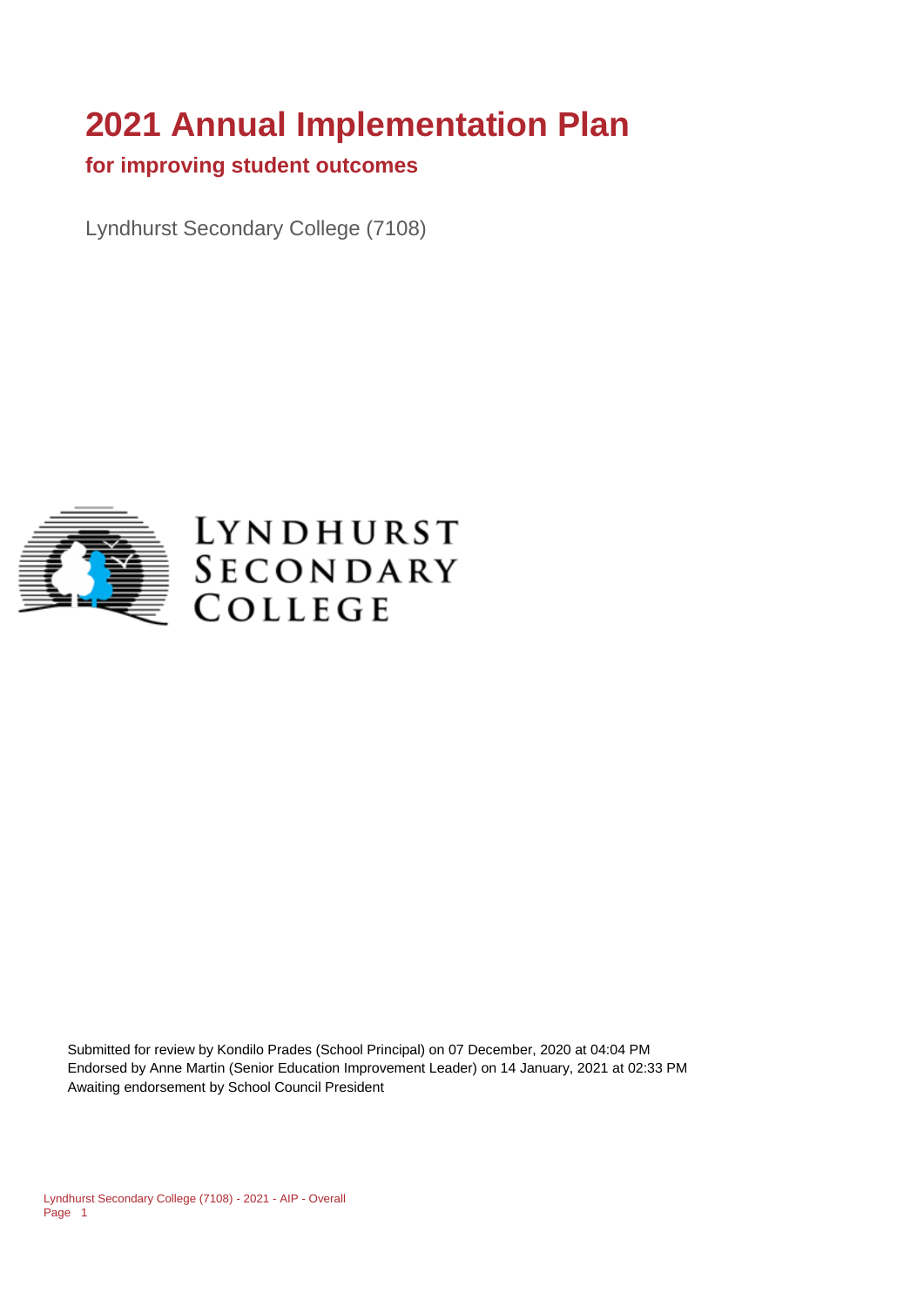# **Self-evaluation Summary - 2021**

| <b>FISO Improvement Model Dimensions</b><br>The 6 High-impact Improvement Initiatives are highlighted below in red. |                                       |  | <b>Self-evaluation Level</b>                   |                                  |
|---------------------------------------------------------------------------------------------------------------------|---------------------------------------|--|------------------------------------------------|----------------------------------|
|                                                                                                                     | 등 질                                   |  | Building practice excellence                   | Evolving                         |
|                                                                                                                     | ă<br>lence                            |  | Curriculum planning and assessment             | Emerging moving towards Evolving |
|                                                                                                                     | Excellence<br>teaching ar<br>learning |  | Evidence-based high-impact teaching strategies | Evolving                         |
|                                                                                                                     |                                       |  | Evaluating impact on learning                  | Evolving                         |

|                            | Building leadership teams           | Evolving  |
|----------------------------|-------------------------------------|-----------|
| Professional<br>leadership | Instructional and shared leadership | Evolving  |
|                            | Strategic resource management       | Embedding |
|                            | Vision, values and culture          | Evolving  |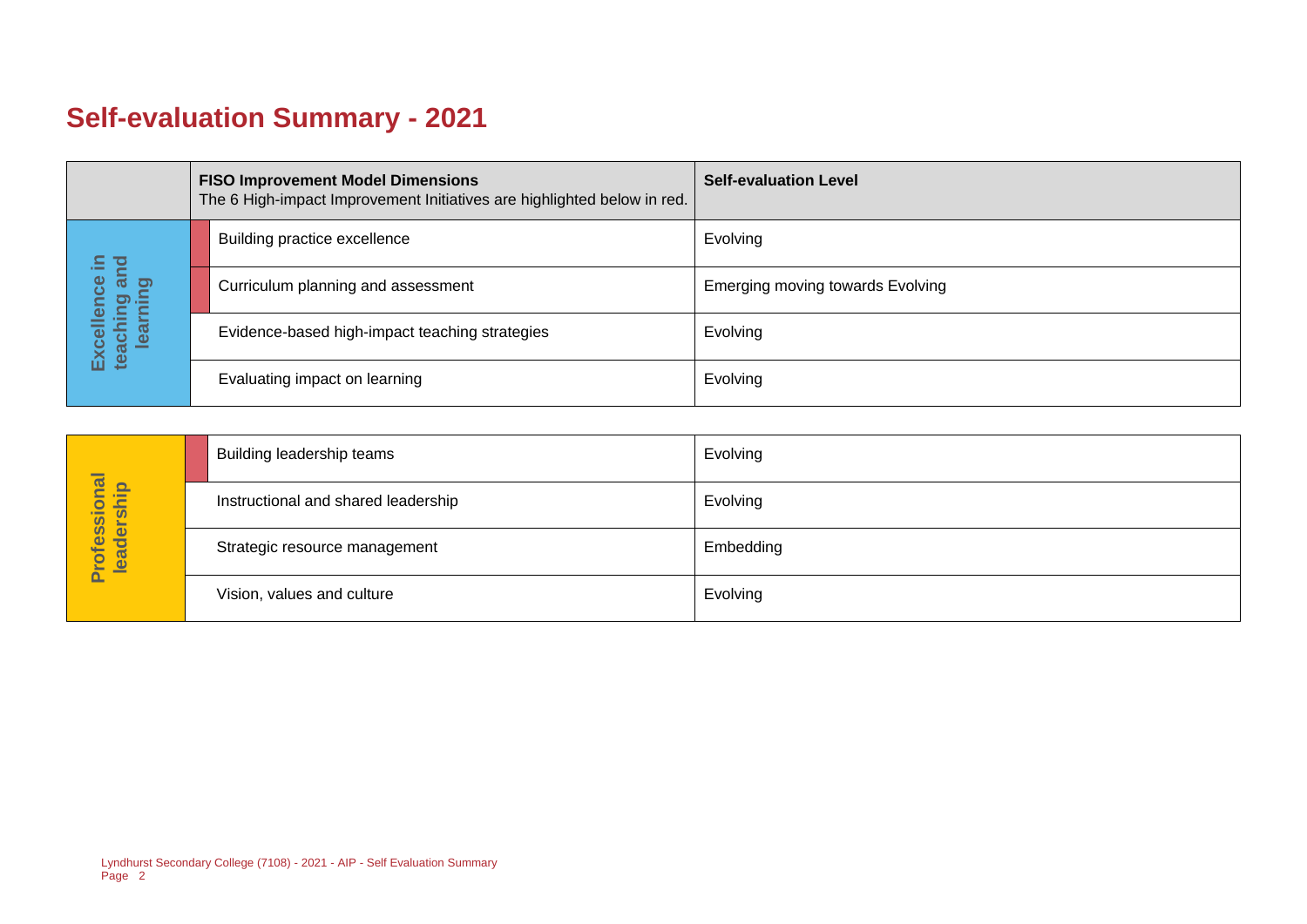| hate                               | Empowering students and building school pride | Embedding                               |
|------------------------------------|-----------------------------------------------|-----------------------------------------|
| <b>la</b><br>⋍<br>≐<br>느<br>►<br>ပ | Setting expectations and promoting inclusion  | Embedding moving towards Excelling      |
| lear<br>Φ<br>ositiv<br>for         | Health and wellbeing                          | Evolving                                |
|                                    | Intellectual engagement and self-awareness    | <b>Emerging moving towards Evolving</b> |

| $\equiv$                           | <b>Building communities</b>                  | Evolving                                |
|------------------------------------|----------------------------------------------|-----------------------------------------|
| $\mathbf{S}$<br>o)                 | Global citizenship                           | <b>Emerging moving towards Evolving</b> |
| $\mathbf{\Omega}$<br><u>യ</u><br>ٽ | Networks with schools, services and agencies | Embedding                               |
| eng                                | Parents and carers as partners               | Evolving moving towards Embedding       |

|                                  | Empowering students and building school pride                             |                                                                                                                                                                                                                                                                                                                                                                      | <b>EINDEQUING</b>                                                                                                                                                                                                                                                                                                                                                                                                                                                                                                                                                                                                                        |  |
|----------------------------------|---------------------------------------------------------------------------|----------------------------------------------------------------------------------------------------------------------------------------------------------------------------------------------------------------------------------------------------------------------------------------------------------------------------------------------------------------------|------------------------------------------------------------------------------------------------------------------------------------------------------------------------------------------------------------------------------------------------------------------------------------------------------------------------------------------------------------------------------------------------------------------------------------------------------------------------------------------------------------------------------------------------------------------------------------------------------------------------------------------|--|
| Positive climate<br>for learning |                                                                           | Setting expectations and promoting inclusion                                                                                                                                                                                                                                                                                                                         | <b>Embedding moving towards Excelling</b>                                                                                                                                                                                                                                                                                                                                                                                                                                                                                                                                                                                                |  |
|                                  | Health and wellbeing                                                      |                                                                                                                                                                                                                                                                                                                                                                      | Evolving                                                                                                                                                                                                                                                                                                                                                                                                                                                                                                                                                                                                                                 |  |
|                                  |                                                                           | Intellectual engagement and self-awareness                                                                                                                                                                                                                                                                                                                           | Emerging moving towards Evolving                                                                                                                                                                                                                                                                                                                                                                                                                                                                                                                                                                                                         |  |
|                                  |                                                                           |                                                                                                                                                                                                                                                                                                                                                                      |                                                                                                                                                                                                                                                                                                                                                                                                                                                                                                                                                                                                                                          |  |
|                                  | <b>Building communities</b>                                               |                                                                                                                                                                                                                                                                                                                                                                      | Evolving                                                                                                                                                                                                                                                                                                                                                                                                                                                                                                                                                                                                                                 |  |
| learning                         | Global citizenship                                                        |                                                                                                                                                                                                                                                                                                                                                                      | <b>Emerging moving towards Evolving</b>                                                                                                                                                                                                                                                                                                                                                                                                                                                                                                                                                                                                  |  |
| engagement in<br>Community       | Networks with schools, services and agencies                              |                                                                                                                                                                                                                                                                                                                                                                      | Embedding                                                                                                                                                                                                                                                                                                                                                                                                                                                                                                                                                                                                                                |  |
|                                  | Parents and carers as partners                                            |                                                                                                                                                                                                                                                                                                                                                                      | Evolving moving towards Embedding                                                                                                                                                                                                                                                                                                                                                                                                                                                                                                                                                                                                        |  |
|                                  |                                                                           |                                                                                                                                                                                                                                                                                                                                                                      |                                                                                                                                                                                                                                                                                                                                                                                                                                                                                                                                                                                                                                          |  |
|                                  | Enter your reflective comments                                            | As a team we reflected on each of the components listed above and we identified where we were performing at each level.<br>As we work through 2021, we will continue to reflect on our progress in each of these areas. 2020 was a significantly<br>challenging year and though we made some progress the impacts of COVID and remote learning limited the progress. |                                                                                                                                                                                                                                                                                                                                                                                                                                                                                                                                                                                                                                          |  |
| <b>Considerations for 2021</b>   |                                                                           |                                                                                                                                                                                                                                                                                                                                                                      | A focus on Literacy and Student Agency will continue in 2021 with a particular emphasis on the three system wide goals.<br>Supports around wellbeing will be identified and implemented based on the disruptive 2020 year that our students have<br>experienced. Support for our staff is also a factor for consideration. A development of the proactive wellbeing team with a<br>focus on mental health and wellbeing initiatives. Though we are focusing on the 3 system goals, we will not lose sight of our<br>other goals, particularly student agency and VCE improvement which will be built into the new goals in the 2021 AIP. |  |
| Documents that support this plan |                                                                           |                                                                                                                                                                                                                                                                                                                                                                      |                                                                                                                                                                                                                                                                                                                                                                                                                                                                                                                                                                                                                                          |  |
|                                  |                                                                           |                                                                                                                                                                                                                                                                                                                                                                      |                                                                                                                                                                                                                                                                                                                                                                                                                                                                                                                                                                                                                                          |  |
| Page 3                           | Lyndhurst Secondary College (7108) - 2021 - AIP - Self Evaluation Summary |                                                                                                                                                                                                                                                                                                                                                                      |                                                                                                                                                                                                                                                                                                                                                                                                                                                                                                                                                                                                                                          |  |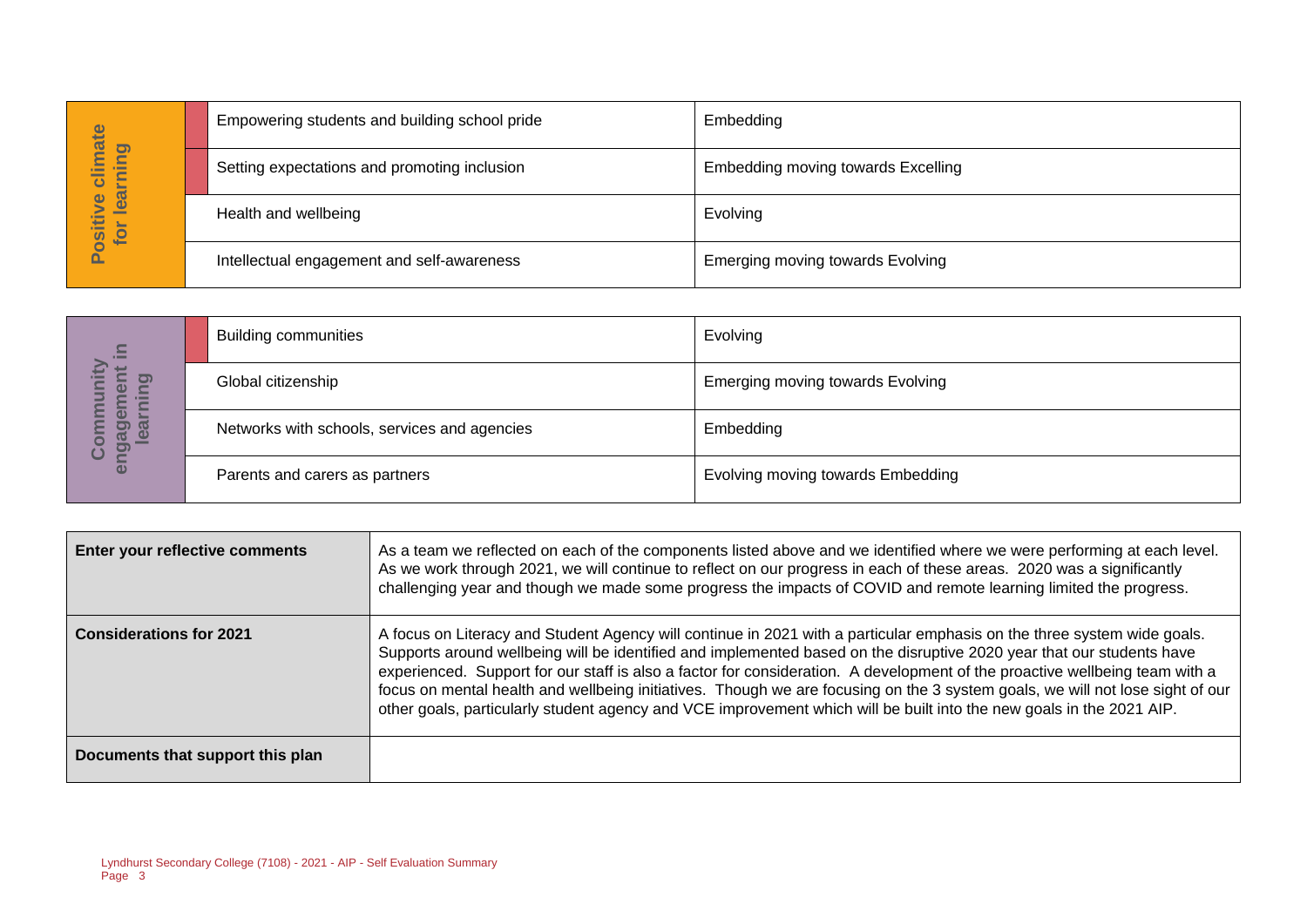## **SSP Goals Targets and KIS**

| Goal 1                                                                    | 2021 Priorities Goal                                                                                                                                                                                                                                                                  |
|---------------------------------------------------------------------------|---------------------------------------------------------------------------------------------------------------------------------------------------------------------------------------------------------------------------------------------------------------------------------------|
| Target 1.1                                                                | Support for the 2021 Priorities                                                                                                                                                                                                                                                       |
| <b>Key Improvement Strategy 1.a</b><br>Curriculum planning and assessment | Learning, catch-up and extension priority                                                                                                                                                                                                                                             |
| <b>Key Improvement Strategy 1.b</b><br><b>Health and wellbeing</b>        | Happy, active and healthy kids priority                                                                                                                                                                                                                                               |
| Key Improvement Strategy 1.c<br><b>Building communities</b>               | Connected schools priority                                                                                                                                                                                                                                                            |
| Goal 2                                                                    | Improve learning growth and outcomes for every student                                                                                                                                                                                                                                |
| Target 2.1                                                                | Drafting note: including baseline data will support 12 month AIP targets (e.g. "reading from xx% to 80%, writing from xx% to 80%"<br>etc)<br>By 2022, the percentages of medium and high relative growth in NAPLAN Years 7-9 in reading, writing and numeracy will improve<br>to 80%. |
| Target 2.2                                                                | By 2022, the mean VCE study score will improve from 27 to 29.                                                                                                                                                                                                                         |
| Target 2.3                                                                | By 2022 all VCE studies to have a positive average adjusted score according to VCEDS Report 10.                                                                                                                                                                                       |
| Target 2.4                                                                | By 2022, VCAL to have 95% successful completion rate (to be finalised).                                                                                                                                                                                                               |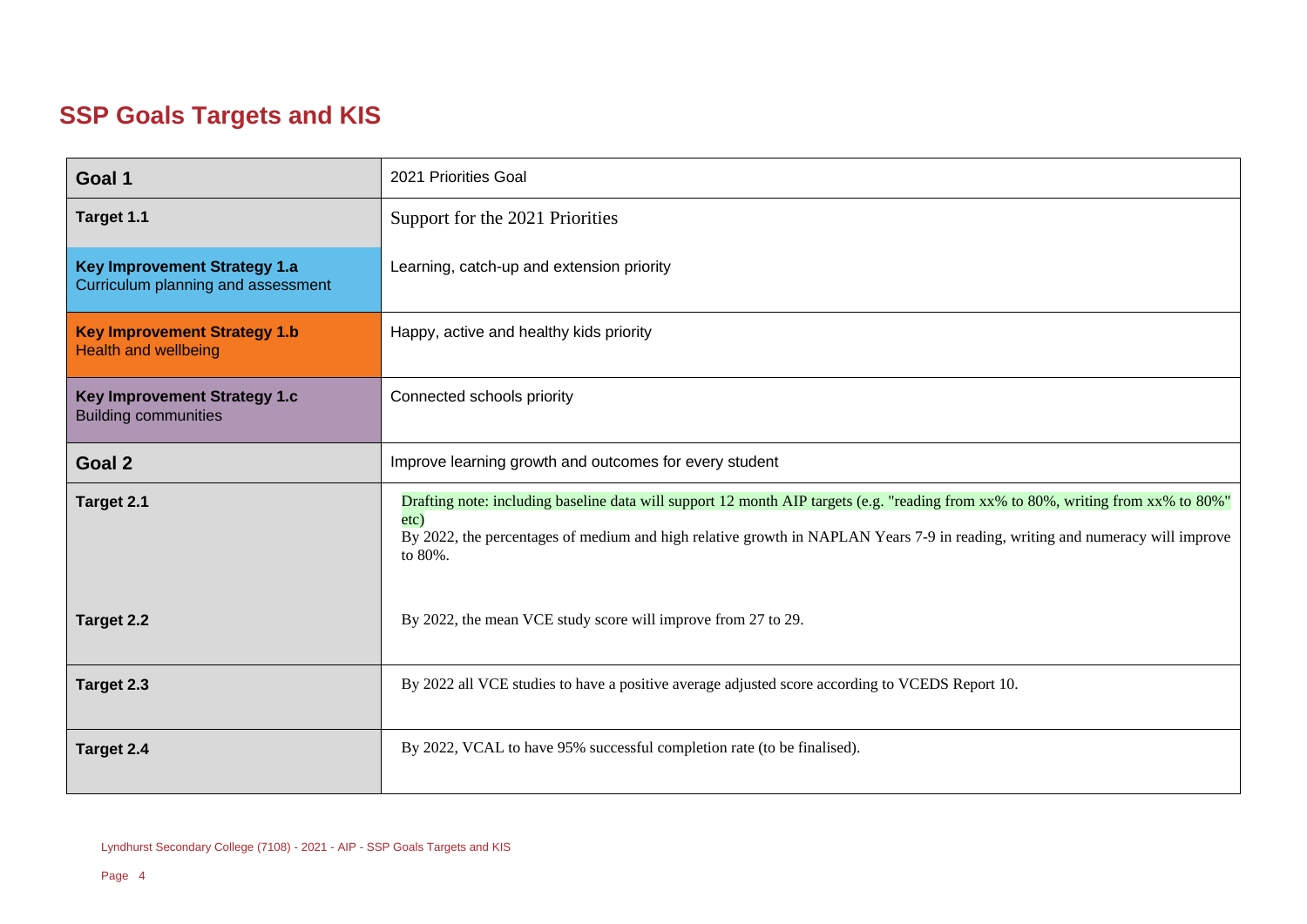| <b>Key Improvement Strategy 2.a</b><br>Curriculum planning and assessment        | Build teacher capability to use data to effectively inform practice                                                                                                                                                                                 |
|----------------------------------------------------------------------------------|-----------------------------------------------------------------------------------------------------------------------------------------------------------------------------------------------------------------------------------------------------|
| <b>Key Improvement Strategy 2.b</b><br><b>Building practice excellence</b>       | Develop a shared understanding and consistent implementation of the college's Instructional Model                                                                                                                                                   |
| Key Improvement Strategy 2.c<br>Intellectual engagement and self-<br>awareness   | Build instructional and shared leadership capability                                                                                                                                                                                                |
| Goal 3                                                                           | Build agency, voice and leadership for every student in the college                                                                                                                                                                                 |
| Target 3.1                                                                       | By 2022, the percentages of positive responses in the AtSS will increase from 2018 benchmarks for self-regulation and goal setting<br>(from 63% to 75%) and student voice and agency (from 48% to 60%). (To be finalised.)                          |
| Target 3.2                                                                       | By 2022, the percentages of positive responses in the parent survey will increase from 82% to 87% for effective teaching,<br>from 94% to 95% for high expectations for success and from 85% to 88% for student voice and agency. (To be finalised.) |
| Target 3.3                                                                       | By 2022, the percentages of positive responses in the staff survey will increase for collective efficacy from 42% to 60% and for academic<br>emphasis from 34% to 50%. (To be finalised).                                                           |
| Key Improvement Strategy 3.a<br>Empowering students and building school<br>pride | Empower students as active learners and leaders                                                                                                                                                                                                     |
| Key Improvement Strategy 3.b<br>Empowering students and building school<br>pride | Develop across the school a shared understanding of student voice, leadership and agency and how they are applied                                                                                                                                   |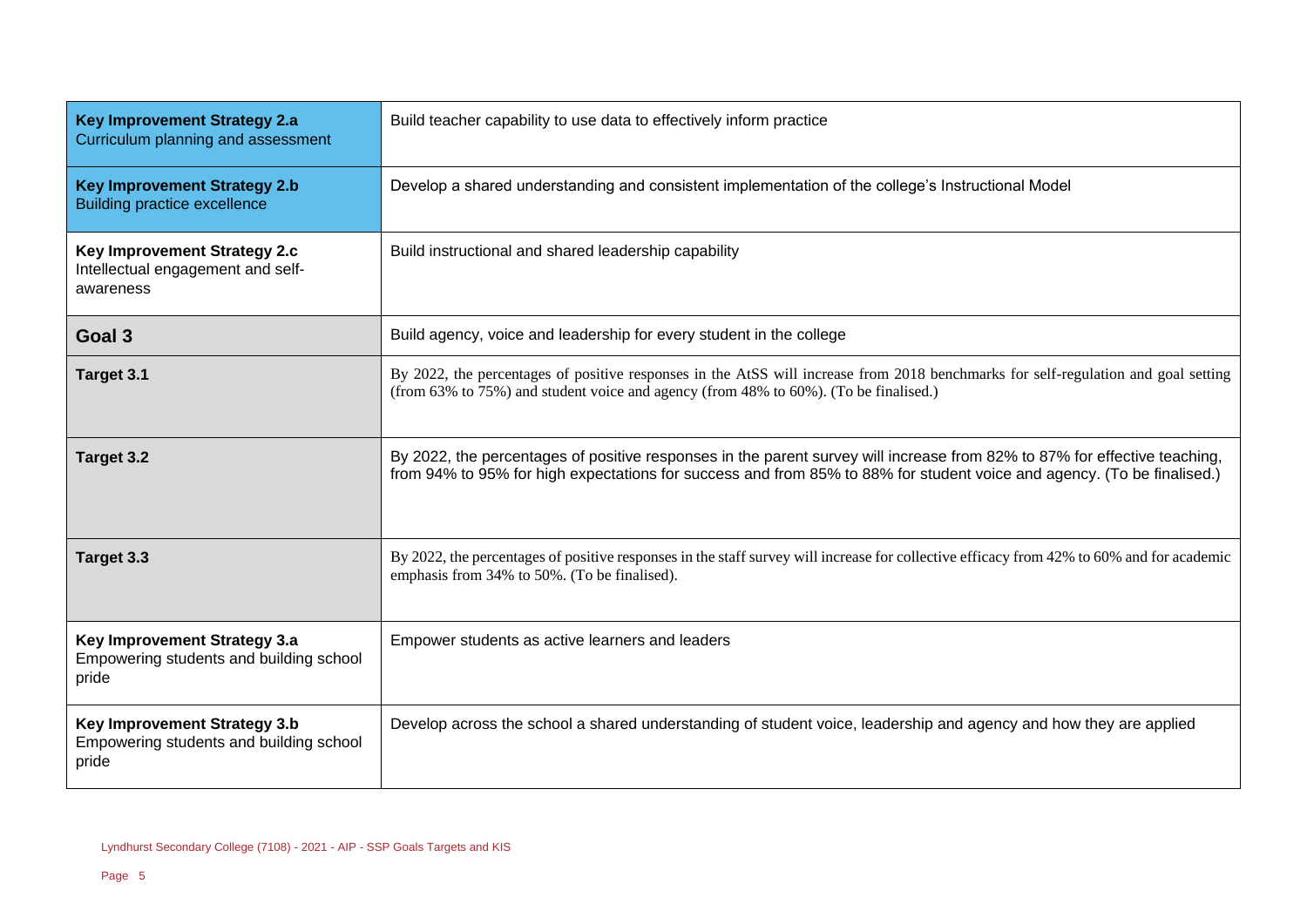| Key Improvement Strategy 3.c<br>Empowering students and building school<br>pride | Develop processes to include all students in school decision making                                                                                                                                                                     |
|----------------------------------------------------------------------------------|-----------------------------------------------------------------------------------------------------------------------------------------------------------------------------------------------------------------------------------------|
| Goal 4                                                                           | To improve student engagement both within the college and the wider community                                                                                                                                                           |
| Target 4.1                                                                       | By 2022, the percentages of positive responses in the AtSS will increase from 2018 benchmarks for student confidence from 62% to<br>70%, high expectations for success from 73% to 80%, and for sense of connectedness from 54% to 62%. |
| Target 4.2                                                                       | By 2022, the percentages of positive responses in the parent survey will increase for student connectedness from 90% to 92%, teacher<br>communication from 74% to 80%, and parent participation and involvement from 74% to 79%.        |
| Target 4.3                                                                       | By 2022, the average student absence days will decrease to below 20 days (23.6 in 2017).                                                                                                                                                |
| Target 4.4                                                                       | By 2022, the percentages of positive responses in the staff survey will increase for staff trust in students and parents from 34% to 50%,<br>for parents and wider community involvement from 45% to 60%.                               |
|                                                                                  | The college also to consider increases in participation rates in surveys and NAPLAN. (To be finalised).                                                                                                                                 |
| Key Improvement Strategy 4.a<br>Setting expectations and promoting<br>inclusion  | Implement strategies to increase student attendance                                                                                                                                                                                     |
| Key Improvement Strategy 4.b<br><b>Building communities</b>                      | Develop opportunities for students to connect meaningfully with the wider community                                                                                                                                                     |
| Key Improvement Strategy 4.c<br>Parents and carers as partners                   | Increase parent and carers engagement in the learning of their children                                                                                                                                                                 |

 $\mathbf{r}$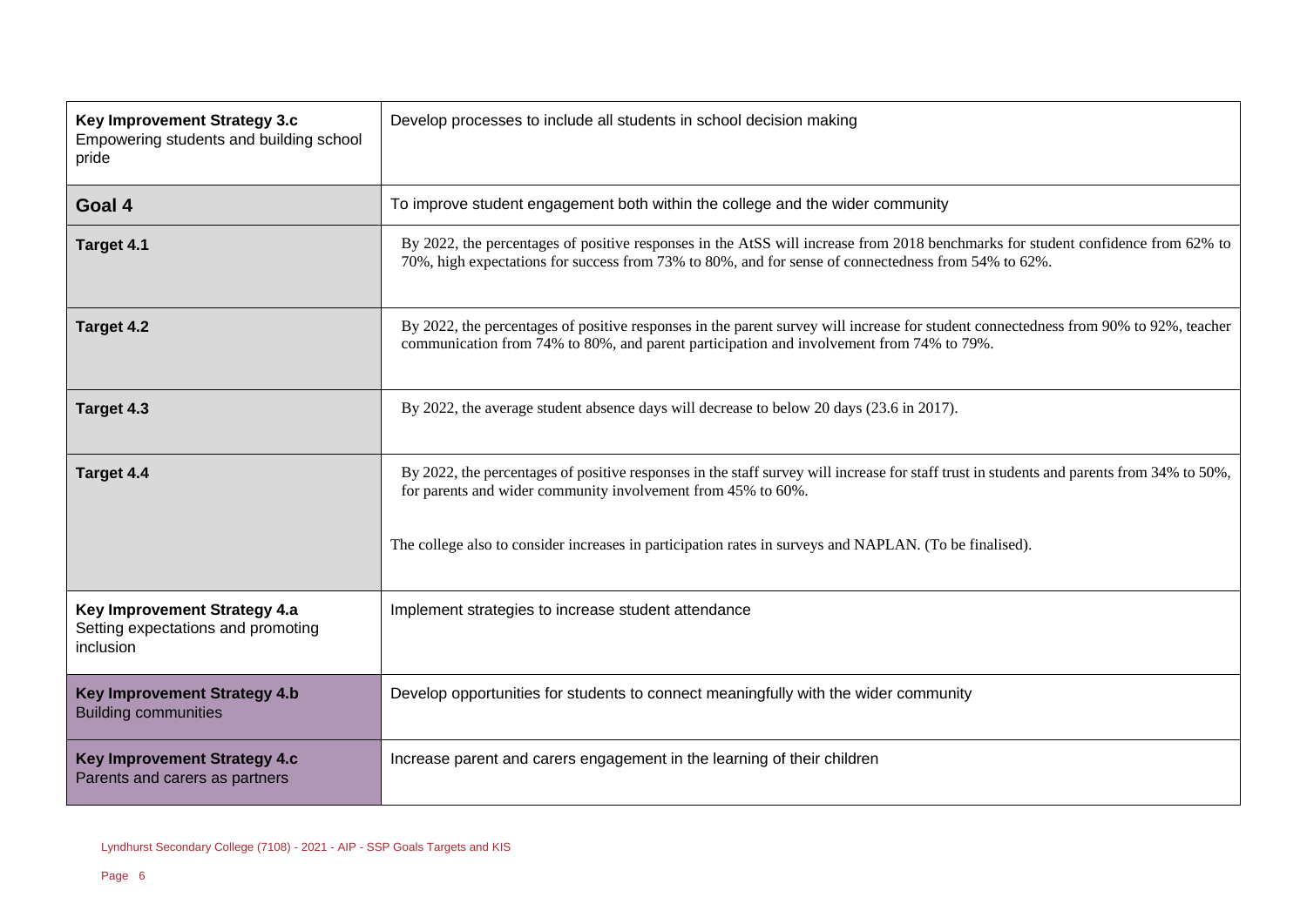Lyndhurst Secondary College (7108) - 2021 - AIP - SSP Goals Targets and KIS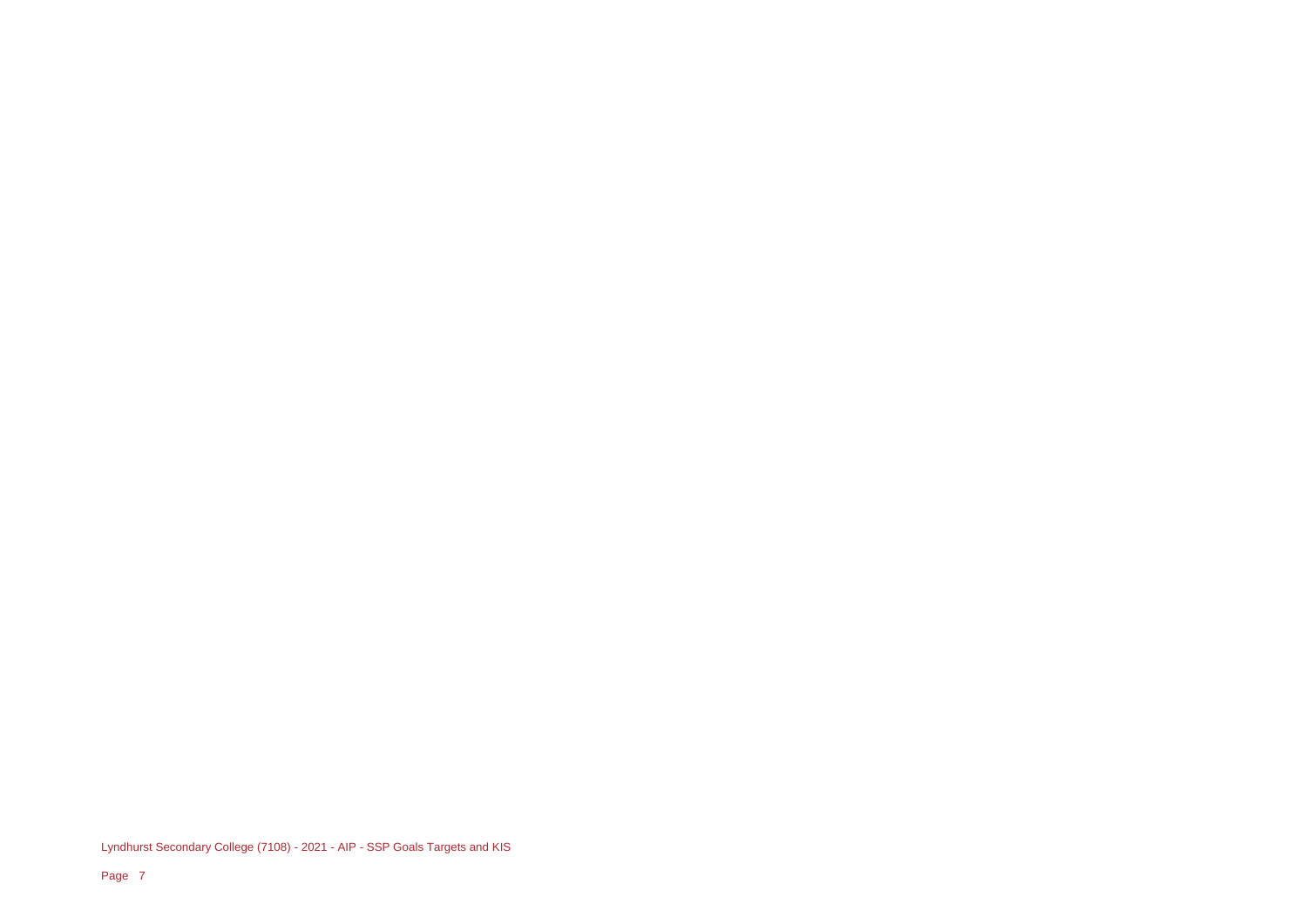### **Select Annual Goals and KIS**

| <b>Four Year Strategic Goals</b>                          | Is this<br>selected for<br>focus this<br>year? | <b>Four Year Strategic Targets</b>                                                                                                                                                                                                                                                       | 12 month target<br>The 12 month target is an incremental step<br>towards meeting the 4-year target, using the<br>same data set.                                                                                                                                                                                                                                                                        |
|-----------------------------------------------------------|------------------------------------------------|------------------------------------------------------------------------------------------------------------------------------------------------------------------------------------------------------------------------------------------------------------------------------------------|--------------------------------------------------------------------------------------------------------------------------------------------------------------------------------------------------------------------------------------------------------------------------------------------------------------------------------------------------------------------------------------------------------|
| 2021 Priorities Goal                                      | Yes                                            | Support for the 2021 Priorities                                                                                                                                                                                                                                                          | The focus for 2021 is on the three system<br>wide goals and success indicators will be<br>indicated under each goal. We will still be<br>focusing on Senior School Improvement<br>with the target of VCE median study<br>score of 28 for 2021 and 95% completion<br>rates for VCAL. SATSS - student voice<br>and agency to show improvement to over<br>50%; sense of connectedness from 54%<br>to 56%; |
| Improve learning growth and<br>outcomes for every student | No                                             | Drafting note: including baseline data will support 12 month AIP targets<br>(e.g. "reading from xx% to 80%, writing from xx% to 80%" etc)<br>By 2022, the percentages of medium and high relative growth in<br>NAPLAN Years 7-9 in reading, writing and numeracy will improve to<br>80%. |                                                                                                                                                                                                                                                                                                                                                                                                        |
|                                                           |                                                | By 2022, the mean VCE study score will improve from 27 to 29.                                                                                                                                                                                                                            |                                                                                                                                                                                                                                                                                                                                                                                                        |
|                                                           |                                                | By 2022 all VCE studies to have a positive average adjusted score<br>according to VCEDS Report 10.                                                                                                                                                                                       |                                                                                                                                                                                                                                                                                                                                                                                                        |
|                                                           |                                                | By 2022, VCAL to have 95% successful completion rate (to be finalised).                                                                                                                                                                                                                  |                                                                                                                                                                                                                                                                                                                                                                                                        |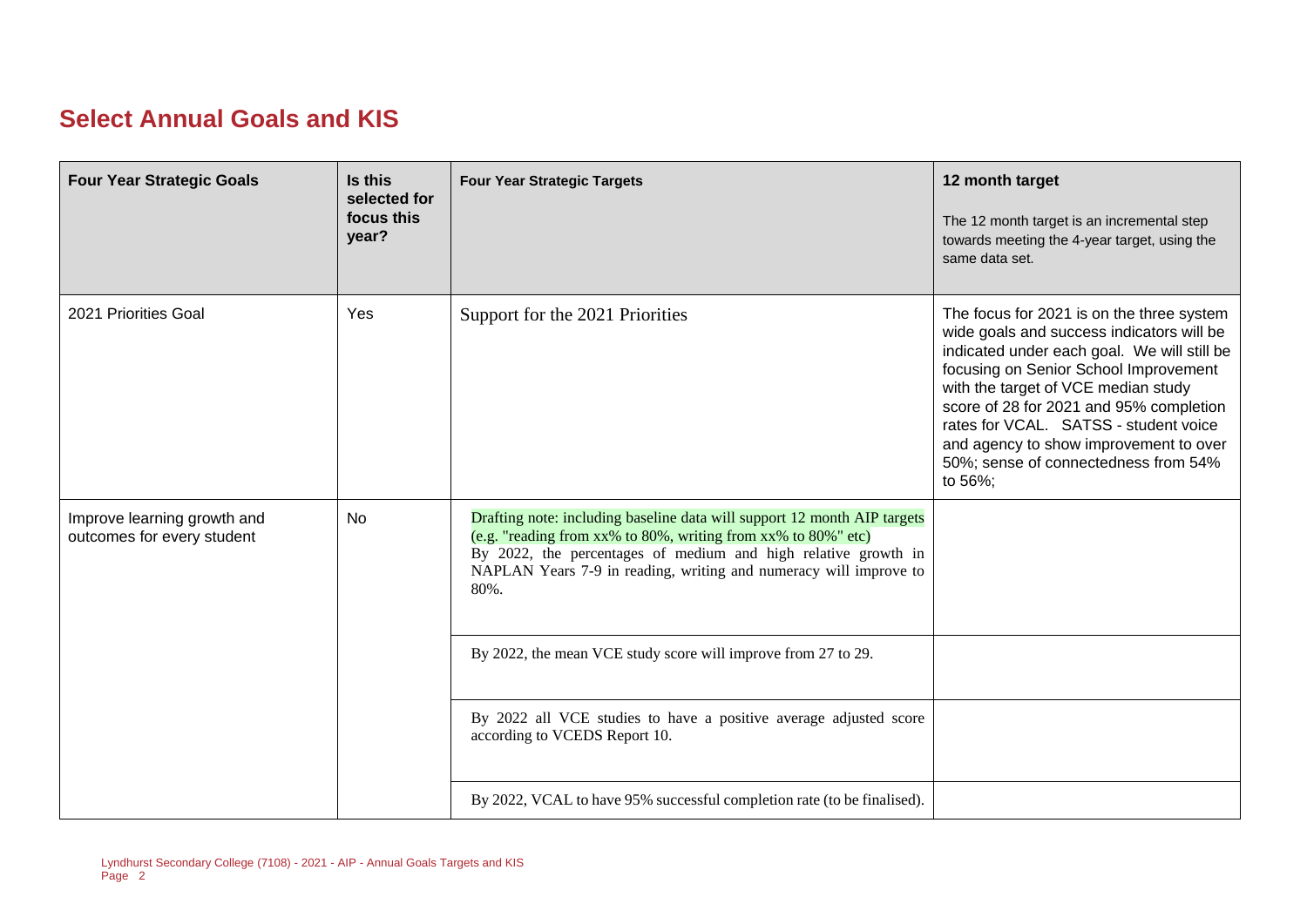| Build agency, voice and leadership<br>for every student in the college              | No | By 2022, the percentages of positive responses in the AtSS will increase<br>from 2018 benchmarks for self-regulation and goal setting (from 63% to<br>75%) and student voice and agency (from 48% to 60%). (To be finalised.)                             |  |
|-------------------------------------------------------------------------------------|----|-----------------------------------------------------------------------------------------------------------------------------------------------------------------------------------------------------------------------------------------------------------|--|
|                                                                                     |    | By 2022, the percentages of positive responses in the parent<br>survey will increase from 82% to 87% for effective teaching, from<br>94% to 95% for high expectations for success and from 85% to<br>88% for student voice and agency. (To be finalised.) |  |
|                                                                                     |    | By 2022, the percentages of positive responses in the staff survey will<br>increase for collective efficacy from 42% to 60% and for academic<br>emphasis from 34% to 50%. (To be finalised).                                                              |  |
| To improve student engagement both<br>within the college and the wider<br>community | No | By 2022, the percentages of positive responses in the AtSS will increase<br>from 2018 benchmarks for student confidence from 62% to 70%, high<br>expectations for success from 73% to 80%, and for sense of<br>connectedness from 54% to 62%.             |  |
|                                                                                     |    | By 2022, the percentages of positive responses in the parent survey will<br>increase for student connectedness from 90% to 92%, teacher<br>communication from 74% to 80%, and parent participation and<br>involvement from 74% to 79%.                    |  |
|                                                                                     |    | By 2022, the average student absence days will decrease to below 20 days<br>$(23.6 \text{ in } 2017).$                                                                                                                                                    |  |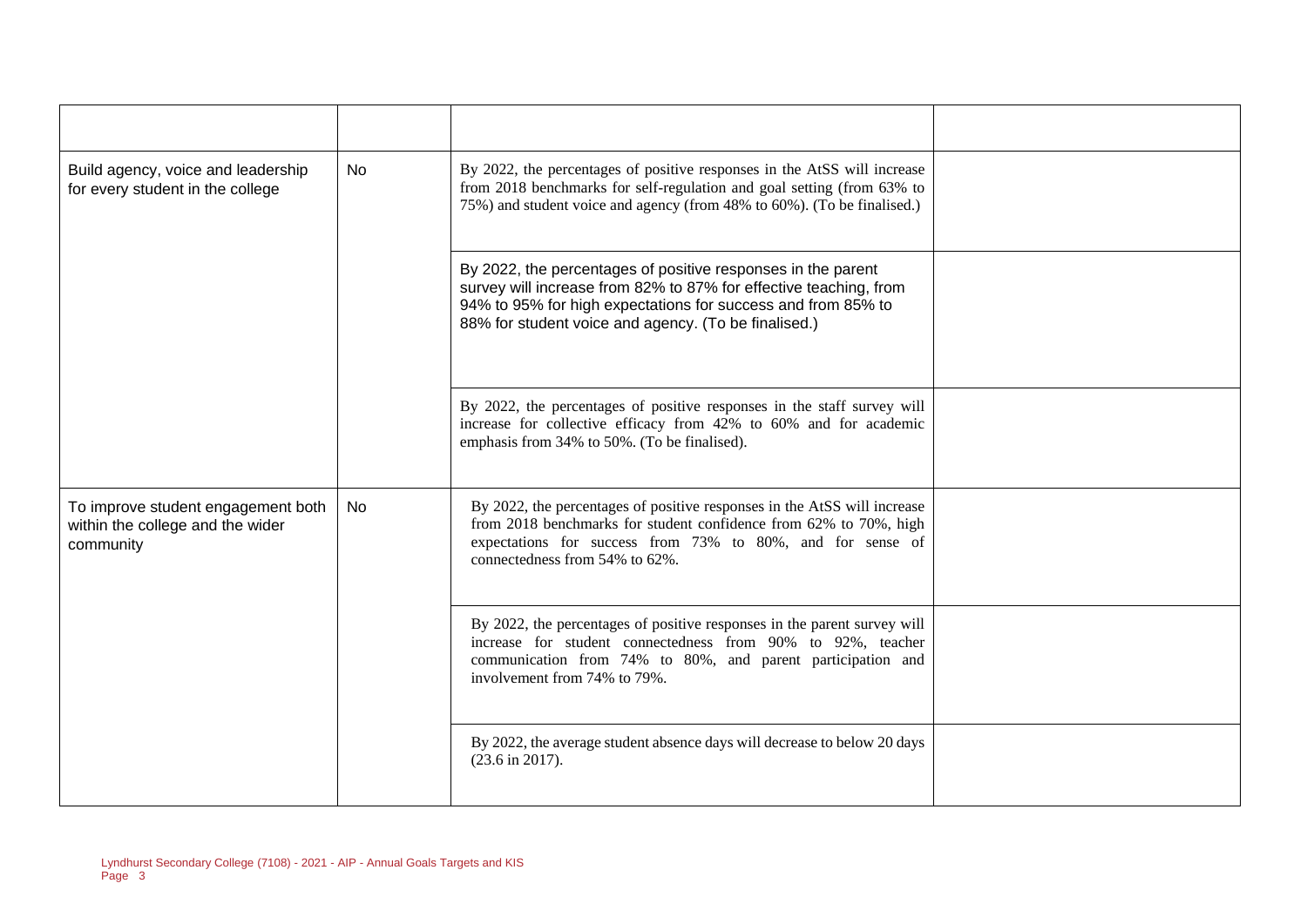| By 2022, the percentages of positive responses in the staff survey will<br>increase for staff trust in students and parents from 34% to 50%, for<br>parents and wider community involvement from 45% to 60%. |  |
|--------------------------------------------------------------------------------------------------------------------------------------------------------------------------------------------------------------|--|
| The college also to consider increases in participation rates in surveys and<br>NAPLAN. (To be finalised).                                                                                                   |  |

| Goal 1                                                 | 2021 Priorities Goal                                                                                                                                                                                                                                                                                                                                                              |                                              |  |
|--------------------------------------------------------|-----------------------------------------------------------------------------------------------------------------------------------------------------------------------------------------------------------------------------------------------------------------------------------------------------------------------------------------------------------------------------------|----------------------------------------------|--|
| 12 Month Target 1.1                                    | The focus for 2021 is on the three system wide goals and success indicators will be indicated under each goal. We will still be<br>focusing on Senior School Improvement with the target of VCE median study score of 28 for 2021 and 95% completion rates<br>for VCAL. SATSS - student voice and agency to show improvement to over 50%; sense of connectedness from 54% to 56%; |                                              |  |
| <b>Key Improvement Strategies</b>                      |                                                                                                                                                                                                                                                                                                                                                                                   | Is this KIS selected for focus this<br>year? |  |
| KIS <sub>1</sub><br>Curriculum planning and assessment | Learning, catch-up and extension priority                                                                                                                                                                                                                                                                                                                                         | <b>Yes</b>                                   |  |
| KIS <sub>2</sub><br><b>Health and wellbeing</b>        | Happy, active and healthy kids priority                                                                                                                                                                                                                                                                                                                                           | Yes                                          |  |
| KIS <sub>3</sub><br><b>Building communities</b>        | Connected schools priority                                                                                                                                                                                                                                                                                                                                                        | Yes                                          |  |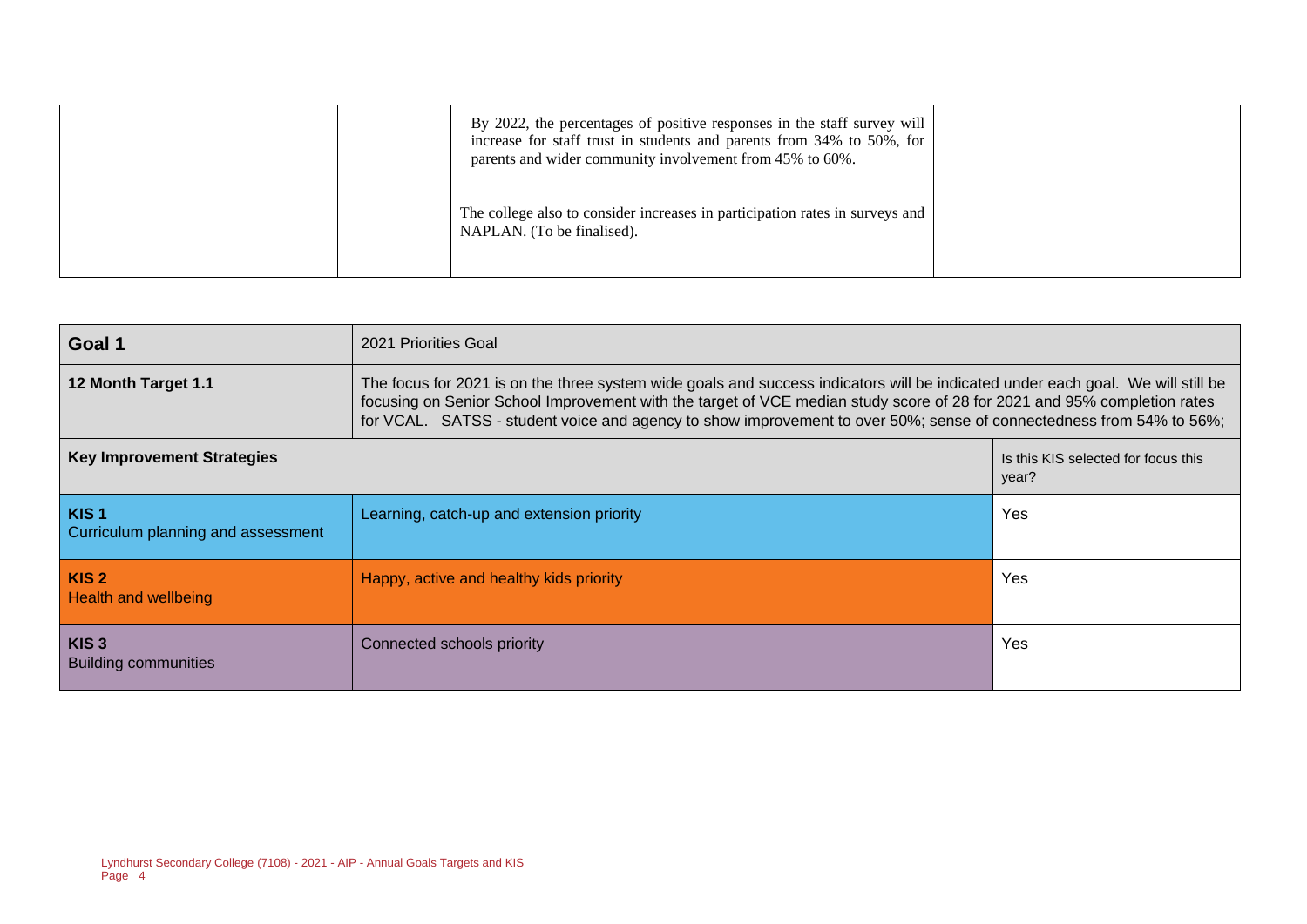| Explain why the school has selected this     | Please leave this field empty. Schools are not required to provide a rationale as this is in line with system priorities for 2021. |
|----------------------------------------------|------------------------------------------------------------------------------------------------------------------------------------|
| KIS as a focus for this year. Please make    |                                                                                                                                    |
| reference to the self-evaluation, relevant   |                                                                                                                                    |
| school data, the progress against School     |                                                                                                                                    |
| Strategic Plan (SSP) goals, targets, and the |                                                                                                                                    |
| diagnosis of issues requiring particular     |                                                                                                                                    |
| attention.                                   |                                                                                                                                    |
|                                              |                                                                                                                                    |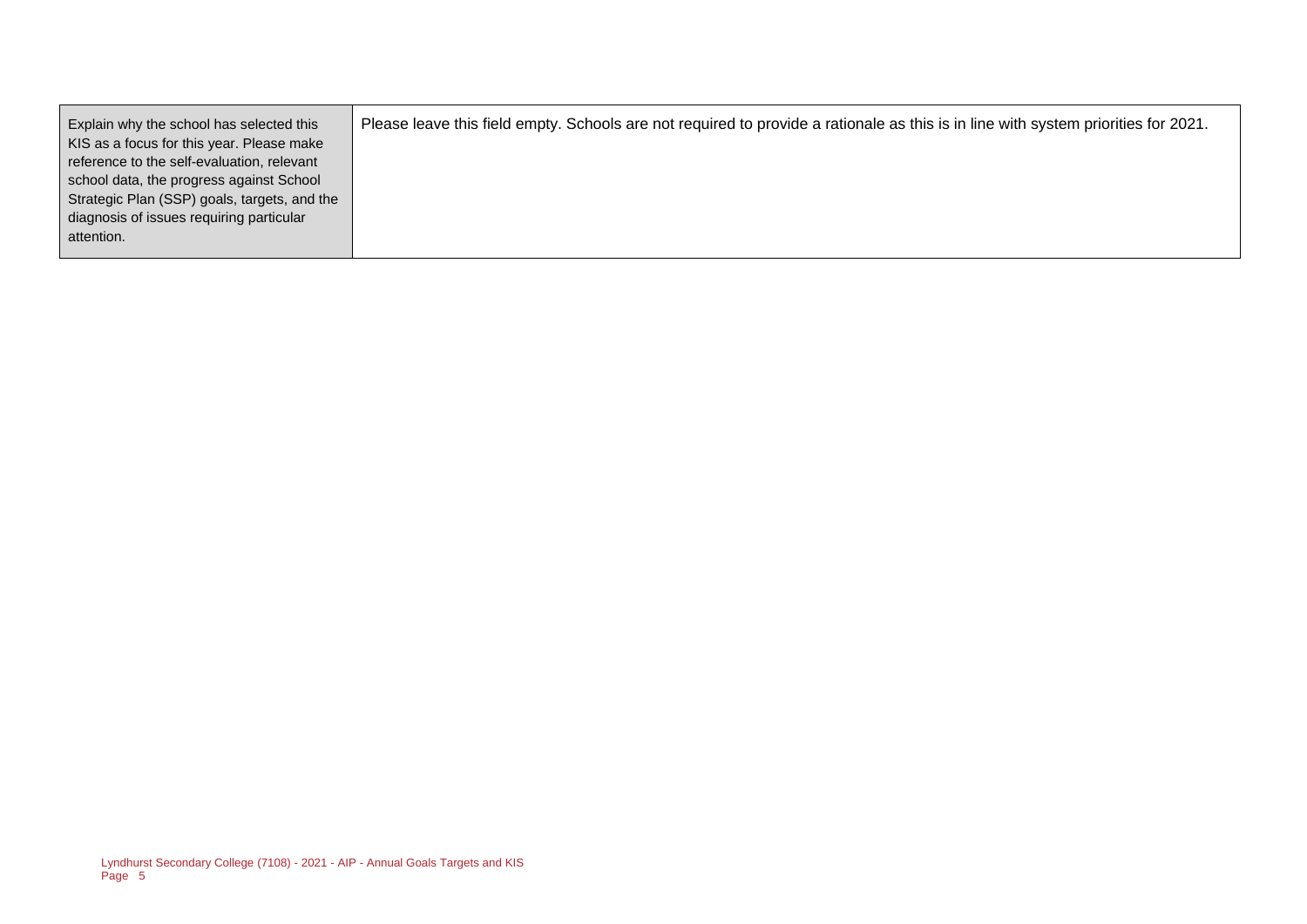## **Define Actions, Outcomes and Activities**

| Goal 1                                                    | 2021 Priorities Goal                                                                                                                                                                                                                                                                                                                                                                                                                                                                                                                                                                                                                                                                                                                                                                                                                                                                                                                                                                                                                                                                                                                                                                                                                                                                                                                                             |
|-----------------------------------------------------------|------------------------------------------------------------------------------------------------------------------------------------------------------------------------------------------------------------------------------------------------------------------------------------------------------------------------------------------------------------------------------------------------------------------------------------------------------------------------------------------------------------------------------------------------------------------------------------------------------------------------------------------------------------------------------------------------------------------------------------------------------------------------------------------------------------------------------------------------------------------------------------------------------------------------------------------------------------------------------------------------------------------------------------------------------------------------------------------------------------------------------------------------------------------------------------------------------------------------------------------------------------------------------------------------------------------------------------------------------------------|
| 12 Month Target 1.1                                       | The focus for 2021 is on the three system wide goals and success indicators will be indicated under each goal. We will still be<br>focusing on Senior School Improvement with the target of VCE median study score of 28 for 2021 and 95% completion rates for<br>VCAL. SATSS - student voice and agency to show improvement to over 50%; sense of connectedness from 54% to 56%;                                                                                                                                                                                                                                                                                                                                                                                                                                                                                                                                                                                                                                                                                                                                                                                                                                                                                                                                                                                |
| KIS <sub>1</sub><br>Curriculum planning and<br>assessment | Learning, catch-up and extension priority                                                                                                                                                                                                                                                                                                                                                                                                                                                                                                                                                                                                                                                                                                                                                                                                                                                                                                                                                                                                                                                                                                                                                                                                                                                                                                                        |
| <b>Actions</b>                                            | Embed PLT structures to support teacher collaboration and reflection to strengthen teaching practice<br>1.<br>Appoint AP for Teaching and Learning<br>$\bullet$<br>Establish criteria for identifying students requiring individual and tailored support<br>Establish Programs to deliver tailored support<br><b>MYLNS</b> initiative<br>$\Omega$<br>Tutorial initiative<br>$\Omega$<br>High Ability Program<br>$\Omega$<br>PLTs run biweekly with priority focus being Maths and English (Organising other KLA PLTs where possible) – make this a<br>priority on the meeting schedule<br>Develop staff data literacy skills in identifying students point of need learning (including extending students with high abilities)<br>Whole school professional learning - literacy across all KLAs<br>Classroom observation<br>2.<br>Senior School Improvement<br>Appoint at AP to focus on Senior School Improvement<br>$\bullet$<br>Professional Learning for teachers of VCE to raise expectations and prepare students for exams<br>Three weekly progress reports<br>٠<br>Review VASS data and discuss with teachers - unpack and analyse the data<br>٠<br>VCAL implement Literacy strategies - Incorporate Reading Block and writing workshop into its program; Implement Advance<br>$\bullet$<br>VCE and VCAL PLT with all relevant staff running fortnightly |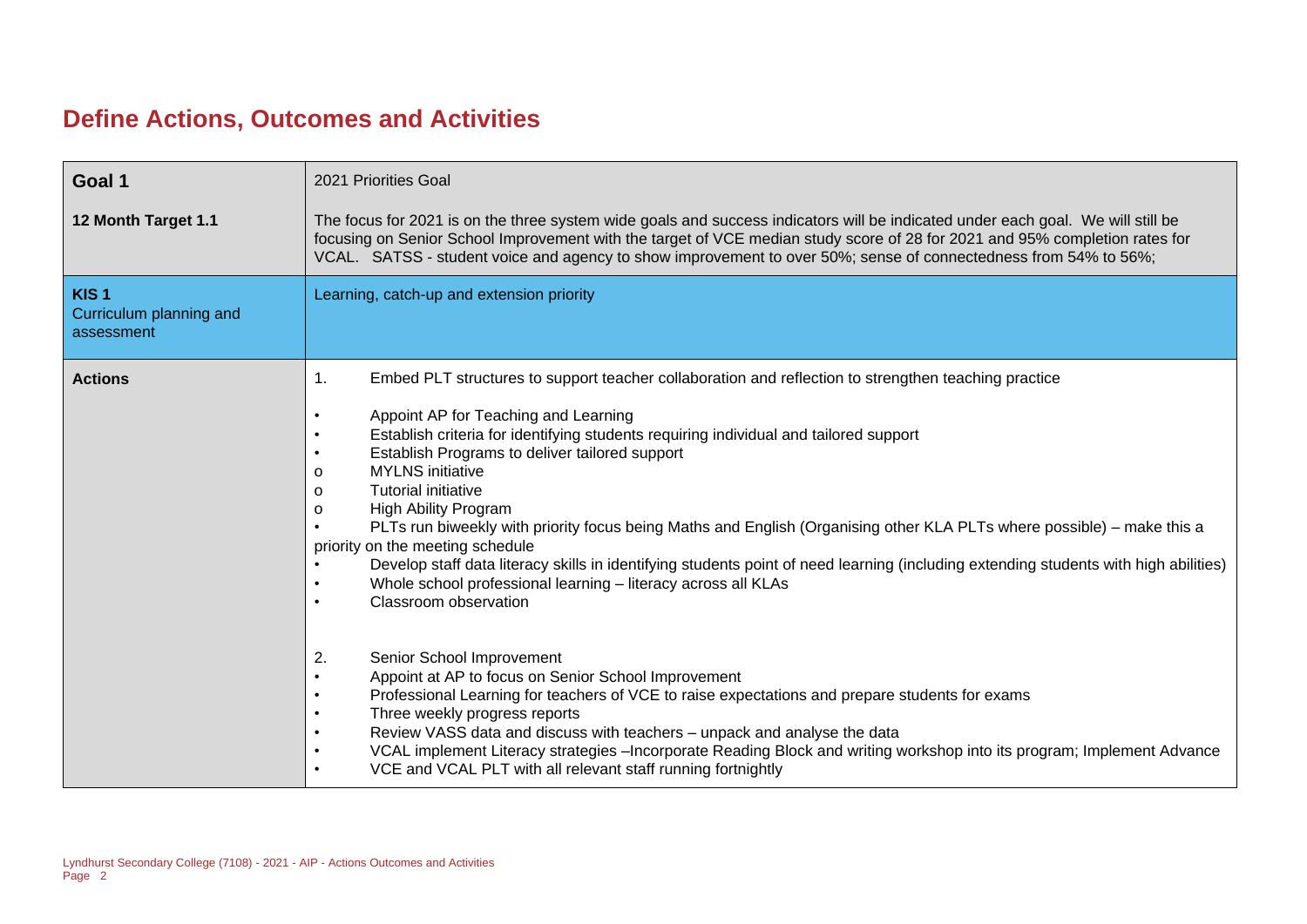| <b>Outcomes</b><br><b>Success Indicators</b>                                                                                                                                                                                                                                                                                                                                                                                      | Greater understanding of the key effective literacy strategies and effective pedagogy in the classrooms. Students will be in the right<br>pathway (senior school) and achieving learning growth (across 7 - 12); classroom observations will be introduced and focus on<br>consistent implementation of T&L model; all staff active participants in PLTs; classroom observations will see students clearly<br>working on different tasks/levels based on their point of need -differentiation. Observation of PLTs in action will observe an<br>improvement over the year in the use of data. Learning is targeted to support all students learning growth including our more<br>capable students.<br>Internal data e.g. on demand, essential assessment<br>Formative assessment<br>Three weekly progress reports<br>Classroom observations - Consistency of Practice<br>Student feedback<br>Staff feedback |                                                                                                                                                                                   |                                |                                  |                                                                        |
|-----------------------------------------------------------------------------------------------------------------------------------------------------------------------------------------------------------------------------------------------------------------------------------------------------------------------------------------------------------------------------------------------------------------------------------|-------------------------------------------------------------------------------------------------------------------------------------------------------------------------------------------------------------------------------------------------------------------------------------------------------------------------------------------------------------------------------------------------------------------------------------------------------------------------------------------------------------------------------------------------------------------------------------------------------------------------------------------------------------------------------------------------------------------------------------------------------------------------------------------------------------------------------------------------------------------------------------------------------------|-----------------------------------------------------------------------------------------------------------------------------------------------------------------------------------|--------------------------------|----------------------------------|------------------------------------------------------------------------|
| <b>Activities and Milestones</b>                                                                                                                                                                                                                                                                                                                                                                                                  | Who<br>Is this a PL<br>When<br><b>Budget</b><br><b>Priority</b>                                                                                                                                                                                                                                                                                                                                                                                                                                                                                                                                                                                                                                                                                                                                                                                                                                             |                                                                                                                                                                                   |                                |                                  |                                                                        |
| Introduce professional learning for the tutors<br>Employ Tutors to support the tutoring initiative- a mix of ES and<br>Teaching staff<br>Develop ans implement the tutorial program<br>Teachers and leaders will identify the students to be targetted as<br>parf of the Tuorial initiative<br>Employ an English Examiner as a tutor to support our Year 12<br>students with English<br>IEPs for students involved in the program |                                                                                                                                                                                                                                                                                                                                                                                                                                                                                                                                                                                                                                                                                                                                                                                                                                                                                                             | ☑ Assistant Principal<br>$\overline{\mathbf{2}}$ Education Support<br>$\triangleright$ Learning Specialist(s)<br>$\triangleright$ Principal<br>$\overline{\mathbf{M}}$ Teacher(s) | $\overline{M}$ PLP<br>Priority | from:<br>Term 1<br>to:<br>Term 4 | \$276,619.00<br>$\Box$ Equity funding will<br>be used                  |
| All Maths and English teachers will meet at PLT as a priority and<br>engage in reflective practice, evaluate and plan curriculum,<br>assessments, lessons; where possible teachers all KLA will have<br>PLT<br>Teachers will use HITS to plan lessons and units<br>Teachers will consistently and explicitly implement the school's<br>instructional model<br>Teachers and support staff will have a consistent understanding of  |                                                                                                                                                                                                                                                                                                                                                                                                                                                                                                                                                                                                                                                                                                                                                                                                                                                                                                             | ☑ Assistant Principal<br>$\overline{\mathbf{M}}$ Literacy Leader<br>Mumeracy Leader<br>$\overline{\boxtimes}$ PLT Leaders<br>$\overline{\mathbf{M}}$ Teacher(s)                   | $\overline{M}$ PLP<br>Priority | from:<br>Term 1<br>to:<br>Term 4 | \$120,378.00<br>$\overline{\mathbf{M}}$ Equity funding will<br>be used |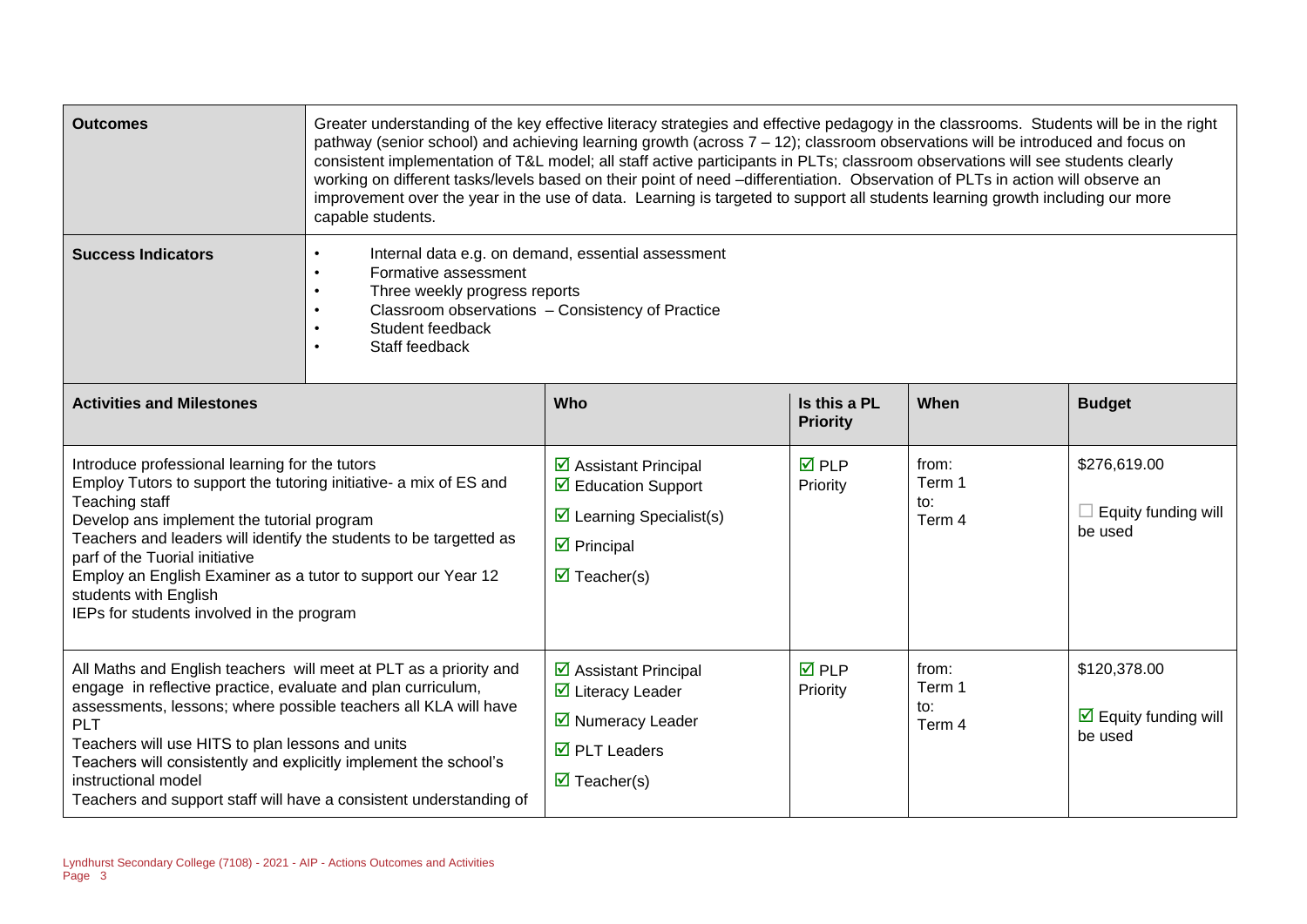| core-curriculum priority areas<br>Literacy PL for all staff to<br>Appointment of a high ability leader to focus on our ACE program<br>and identify students across other home groups to participate in the<br>program. Provide opportunities for our high ability students<br><b>Employment of a Numeracy Learning Specialist</b><br>Employ a literacy and a numeracy aide                          |                                                                                |                                                                                                                                                                                                                                                     |                          |                                  |                                                                 |
|-----------------------------------------------------------------------------------------------------------------------------------------------------------------------------------------------------------------------------------------------------------------------------------------------------------------------------------------------------------------------------------------------------|--------------------------------------------------------------------------------|-----------------------------------------------------------------------------------------------------------------------------------------------------------------------------------------------------------------------------------------------------|--------------------------|----------------------------------|-----------------------------------------------------------------|
| MYLNS team meet fortighlty<br>Students identified and MYLNS for both literacy and numeracy<br>timetabled for support in relevant classes<br>Using office 365 identify goals and keep record of progress for<br>students invovled in the program<br>Pre and Post Assessment of students to identify point of learning<br>needs and to measure growth                                                 |                                                                                | $\triangleright$ Assistant Principal<br>☑ Literacy Leader<br>■ Numeracy Leader<br>$\triangleright$ Principal<br>$\overline{\mathbf{M}}$ Teacher(s)                                                                                                  | $\Box$ PLP<br>Priority   | from:<br>Term 1<br>to:<br>Term 4 | \$138,342.00<br>Equity funding will<br>be used                  |
| Develop action plan for developing mentoring and classroom<br>observation<br>Establish processes/structures for collecting and monitoring key<br>data, with a particular focus on Year 12 VCE and VCAL<br>Dedicated AP for Senior School Improvement<br>Dedicated AP to improve T&L across the College with a focus on<br>consistency of practice and reviewing the current instructional<br>model. |                                                                                | $\triangleright$ Assistant Principal<br>$\triangleright$ Principal<br>$\overline{\mathbf{M}}$ Teacher(s)                                                                                                                                            | <b>☑</b> PLP<br>Priority | from:<br>Term 2<br>to:<br>Term 4 | \$307,196.00<br>$\triangleright$ Equity funding will<br>be used |
| KIS <sub>2</sub><br><b>Health and wellbeing</b>                                                                                                                                                                                                                                                                                                                                                     | Happy, active and healthy kids priority                                        |                                                                                                                                                                                                                                                     |                          |                                  |                                                                 |
| <b>Actions</b>                                                                                                                                                                                                                                                                                                                                                                                      | 1.<br>Establish a proactive wellbeing team<br>Establish a staff wellbeing team | Refine whole school approach to wellbeing to consider actions at the leadership, teacher and student levels<br>Implement college "Brief counselling - up to 4 session model"<br>Involve VCAL PDS in promoting whole school wellbeing and connection |                          |                                  |                                                                 |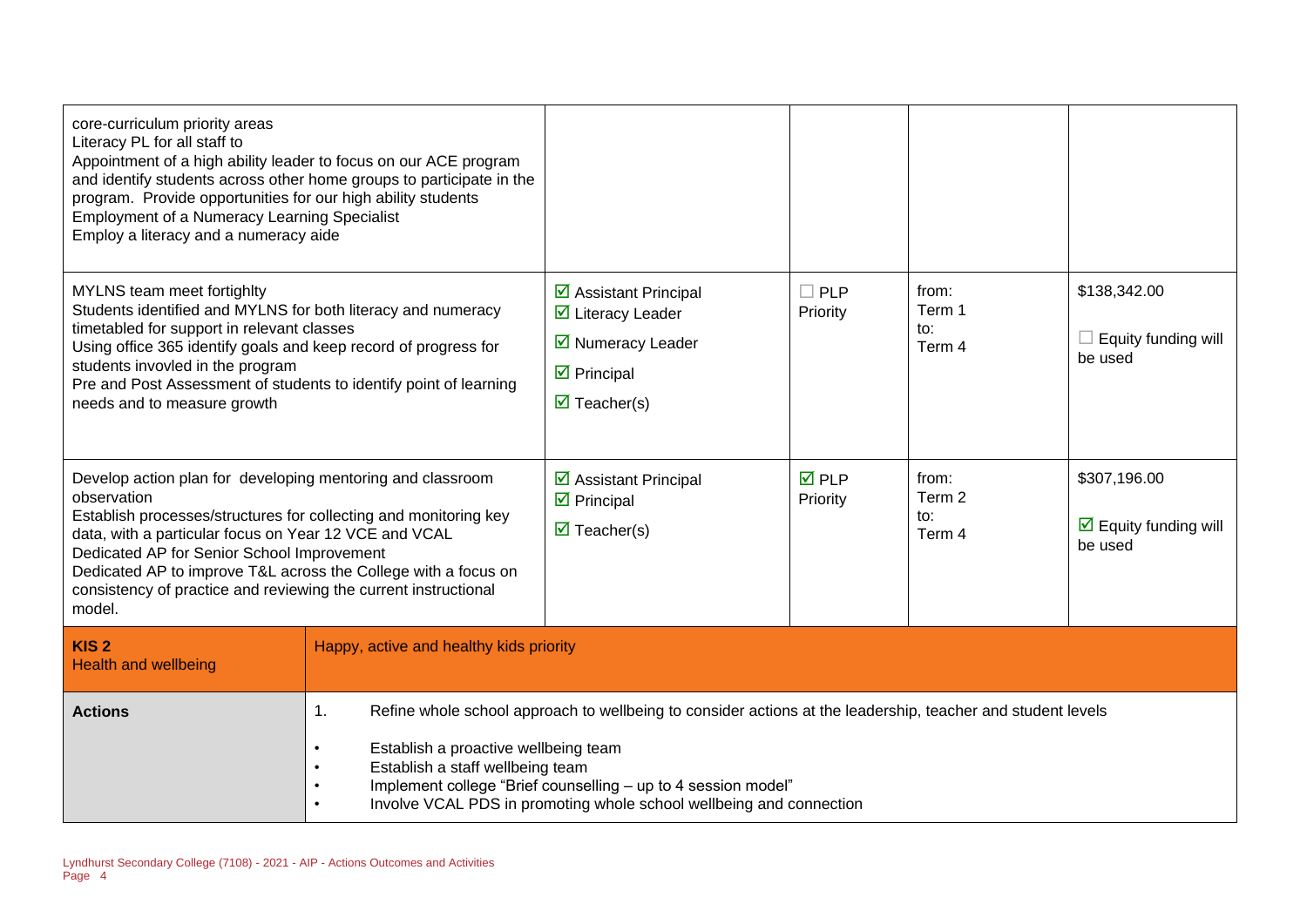|                                                                                                                                                                                                                                                                                      | Run student focus groups<br>With student feedback, establish extracurricular activities<br>2.<br>Establish consistent routines and structures across the college<br>Case Management approach to Tier 2 & 3 students<br>$\bullet$<br>Build the capacity of sub school leaders by attending the Behavioural Science as Tier 3 Behaviour Support in the classroom"<br><b>PL</b><br>Share the learnings from PL with staff during case management meetings<br>Snapshot of information on Compass to support staff in managing Tier 2 & 3 students<br>Structure office space to encourage discussions of effective strategies in working with all/challenging students<br>Consistent use of whole school approaches<br><b>SWPBS</b> |                                                                                                          |                                |                                  |                                                                 |
|--------------------------------------------------------------------------------------------------------------------------------------------------------------------------------------------------------------------------------------------------------------------------------------|--------------------------------------------------------------------------------------------------------------------------------------------------------------------------------------------------------------------------------------------------------------------------------------------------------------------------------------------------------------------------------------------------------------------------------------------------------------------------------------------------------------------------------------------------------------------------------------------------------------------------------------------------------------------------------------------------------------------------------|----------------------------------------------------------------------------------------------------------|--------------------------------|----------------------------------|-----------------------------------------------------------------|
| <b>Outcomes</b>                                                                                                                                                                                                                                                                      | Students will be involved in focus groups and influence decisions made in the College and school direction<br>Case management meetings developing greater understanding of students - staff more skilled in working with Tier 2 & Tier 3<br>students. Less critical incidents                                                                                                                                                                                                                                                                                                                                                                                                                                                  |                                                                                                          |                                |                                  |                                                                 |
| <b>Success Indicators</b>                                                                                                                                                                                                                                                            | Feedback from student focus groups<br>Decrease number of concerning incidents in the yard<br>Internal student survey<br>Staff internal survey indicate feeling supported and connected; wellbeing is overall positive<br>SATSS - connectedness to school; motivation and interest; managing bullying                                                                                                                                                                                                                                                                                                                                                                                                                           |                                                                                                          |                                |                                  |                                                                 |
| <b>Activities and Milestones</b>                                                                                                                                                                                                                                                     | Is this a PL<br><b>Who</b><br>When<br><b>Budget</b><br><b>Priority</b>                                                                                                                                                                                                                                                                                                                                                                                                                                                                                                                                                                                                                                                         |                                                                                                          |                                |                                  |                                                                 |
| Establishment of a student proactive intervention team<br>Staff wellbeing team focussing on happy healthy staff<br>Internal and external PL for staff<br>Student focus groups for feedback<br>Sessions run for cohorts of students for building resilience and<br>good mental health |                                                                                                                                                                                                                                                                                                                                                                                                                                                                                                                                                                                                                                                                                                                                | $\overline{\mathbf{Z}}$ Allied Health<br>$\triangleright$ Principal<br>Student Leadership<br>Coordinator | $\overline{M}$ PLP<br>Priority | from:<br>Term 1<br>to:<br>Term 4 | \$210,764.00<br>$\triangleright$ Equity funding will<br>be used |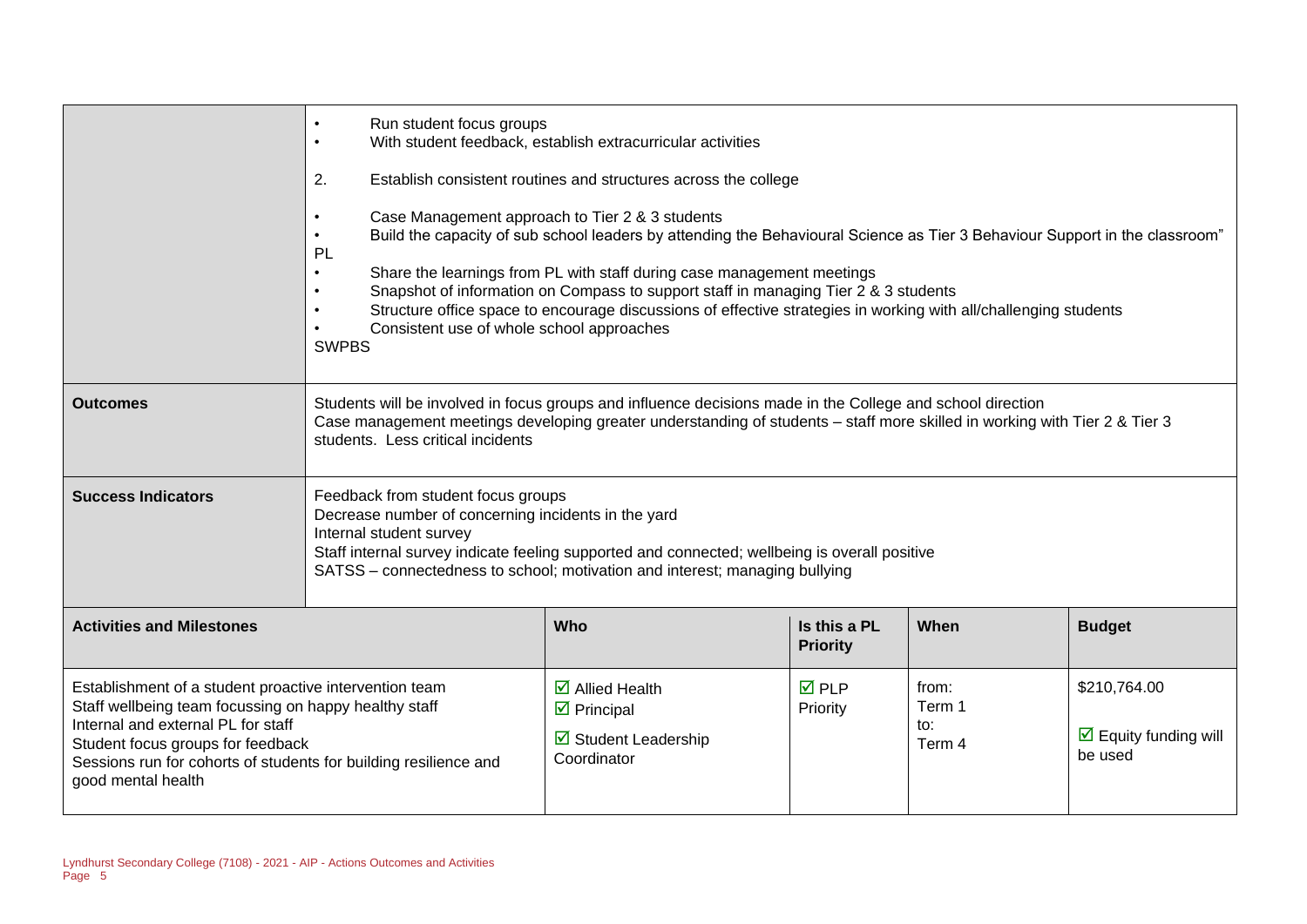| Staff wellbeing to enage in PL and share key learnings with staff                                                                                                                                                                                                                                                                                                                                                                                                                                                                                                                                                                                                                                                            |                                                                                                                                                              |                                |                                  |                                                                    |
|------------------------------------------------------------------------------------------------------------------------------------------------------------------------------------------------------------------------------------------------------------------------------------------------------------------------------------------------------------------------------------------------------------------------------------------------------------------------------------------------------------------------------------------------------------------------------------------------------------------------------------------------------------------------------------------------------------------------------|--------------------------------------------------------------------------------------------------------------------------------------------------------------|--------------------------------|----------------------------------|--------------------------------------------------------------------|
| Student engagement in wellbeing programs;<br>Documentation of referrals and communication processes<br>regarding monitoring and escalation of wellbeing concerns<br>PL for staff on wellbeing processes and referrals as well as<br>mandatory requirements<br>Realign AP role to have a dedicated Wellbeign focus with a review<br>of the current structure<br>Dedicated meeting time for sharing strategies to support individual<br>students including differentiation of work and pedagogy (Case<br>Management meetings weekly)<br>Documentation of key information to support the teacher working<br>with the students in the classroom on Compass (Snapshots)<br>Run breakfast club and lunch club at least once a week | $\triangleright$ Assistant Principal<br>Student Wellbeing Co-<br>ordinator<br>$\boxdot$ Wellbeing Team                                                       | $\overline{M}$ PLP<br>Priority | from:<br>Term 1<br>to:<br>Term 4 | \$324,663.00<br>$\boxed{\triangle}$ Equity funding will<br>be used |
| Introduce VCAL PDS at year 10 who will work with VCAL team to<br>run whole school community days<br>Using feedback from student focus groups, establish designated<br>areas for each year level<br>Using feedback from student focus groups develop plan for<br>development of external equipment for students to access during<br>break times, e.g. table tennins table, mini basketball courts etc in<br>each year level area,                                                                                                                                                                                                                                                                                             | $\triangleright$ Assistant Principal<br>$\overline{\mathbf{M}}$ Education Support<br>$\boxtimes$ Leadership Team<br>$\triangleright$ Principal               | $\Box$ PLP<br>Priority         | from:<br>Term 1<br>to:<br>Term 4 | \$100,000.00<br>$\Box$ Equity funding will<br>be used              |
| Establish a Senior and Junior Sub School and office structure<br>Senior Sub School consists of year 10,11 & 12, with VCE and<br>VCAL with a dedicated AP to focus on Senior School Improvement<br>Junior Sub School has a SSL for each year level, 7, 8 & 9 with a<br>team leader allocated to each year level<br>Junior sub school share office space work collectively to support all<br>students in Junior School<br>SSL have a focus on buidling capacity of teaching staff in<br>managing minor incdents                                                                                                                                                                                                                | $\overline{\mathbf{M}}$ All Staff<br>$\triangleright$ Assistant Principal<br>$\triangleright$ Curriculum Co-ordinator (s)<br>$\boxtimes$ Sub School Leader/s | $\overline{M}$ PLP<br>Priority | from:<br>Term 1<br>to:<br>Term 4 | \$0.00<br>$\Box$ Equity funding will<br>be used                    |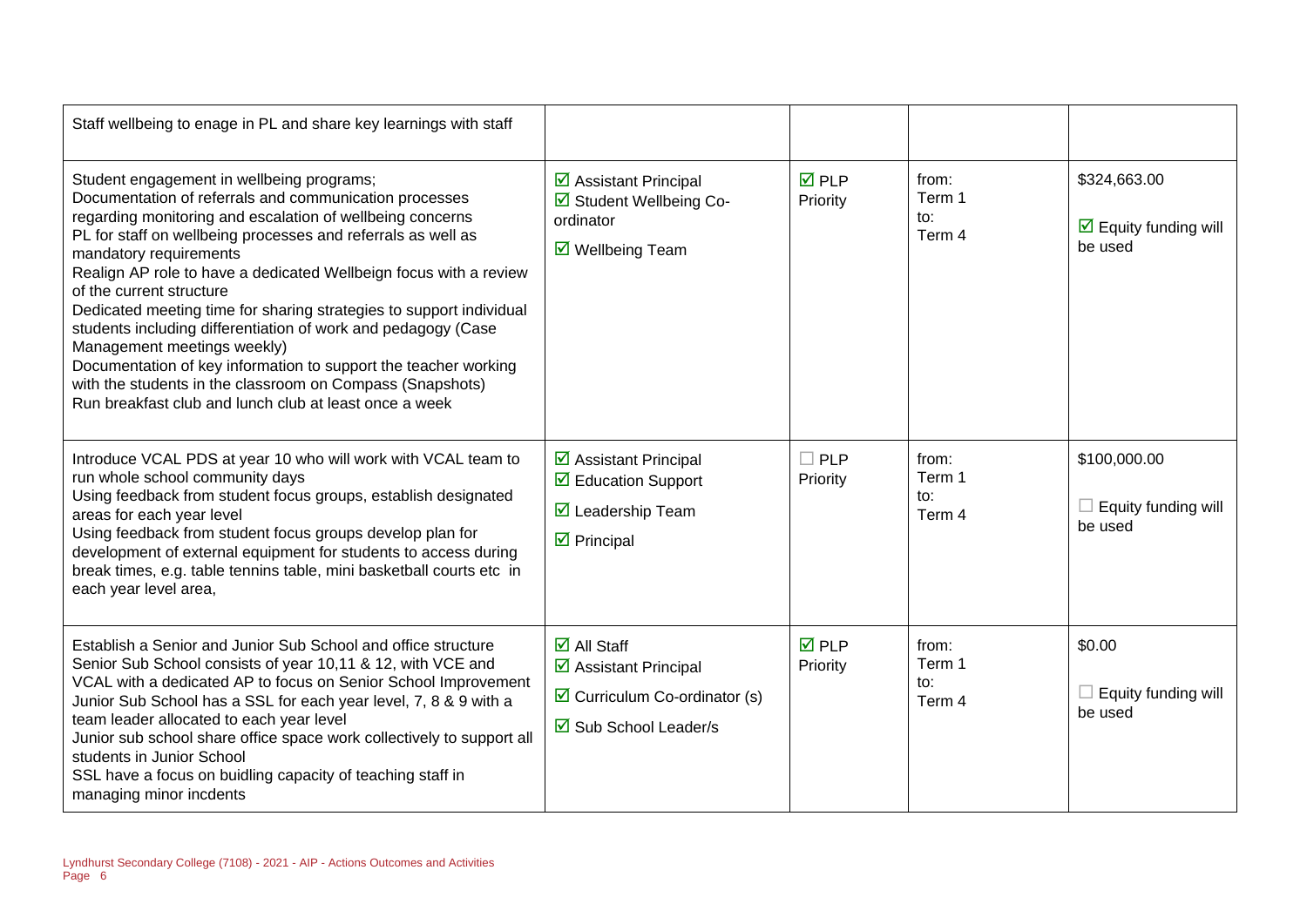| SWPBS led by AP and Year 9 SSL to continue to be developed<br>and embedded within the College<br>AP dedicated to work with SSL to build capacity and support<br>Focus on attendance |                                                                                                                                                                                                                                                                                                                                                                                                                                                                                                                                                                                                                                                                                                                                                                                                                                                                                                                                                                                                                                                                                                                                                                                                                                                                        |     |                                 |      |               |  |
|-------------------------------------------------------------------------------------------------------------------------------------------------------------------------------------|------------------------------------------------------------------------------------------------------------------------------------------------------------------------------------------------------------------------------------------------------------------------------------------------------------------------------------------------------------------------------------------------------------------------------------------------------------------------------------------------------------------------------------------------------------------------------------------------------------------------------------------------------------------------------------------------------------------------------------------------------------------------------------------------------------------------------------------------------------------------------------------------------------------------------------------------------------------------------------------------------------------------------------------------------------------------------------------------------------------------------------------------------------------------------------------------------------------------------------------------------------------------|-----|---------------------------------|------|---------------|--|
| KIS <sub>3</sub><br><b>Building communities</b>                                                                                                                                     | Connected schools priority                                                                                                                                                                                                                                                                                                                                                                                                                                                                                                                                                                                                                                                                                                                                                                                                                                                                                                                                                                                                                                                                                                                                                                                                                                             |     |                                 |      |               |  |
| <b>Actions</b>                                                                                                                                                                      | 1.<br>Strengthen and embed school-wide approach to communication with parents/carers/kin, incorporating the new ways in which<br>school connected during remote and flexible learning<br>Using more accessible technology to run P/T interviews and encourage greater attendance<br>Use digital channels of communication to provide regular feedback and updates on the learning – use Compass to document<br>LI and SC; lesson outlines on compass.<br>Embed the use of learning tasks and providing feedback to students via Compass<br>Work with Mary Tresize-Brown - running workshops for incoming 2021 Year 7 parents whose students are transitioning to<br>secondary school.<br>Parent information sessions on our Website and Compass?; e.g. running a regular Wellbeing blog<br>2.<br>Strengthen and build greater connections with the wider community<br>Restructure the Academy program - a volunteering/charitable/external community focus - Run 8 different focus areas<br>based on community needs.<br>Provide information about the College on our Website- virtual tours, online transition programs.<br>$\bullet$<br>Continue to embed current connections such as Lynbrook Art Competition, and work done with primary schools etc.<br>$\bullet$ |     |                                 |      |               |  |
| <b>Outcomes</b>                                                                                                                                                                     | Teachers will have strong relationships with students, parents/carers/kin                                                                                                                                                                                                                                                                                                                                                                                                                                                                                                                                                                                                                                                                                                                                                                                                                                                                                                                                                                                                                                                                                                                                                                                              |     |                                 |      |               |  |
| <b>Success Indicators</b>                                                                                                                                                           | Whole School surveys (SSS, AoTS)<br>Student/staff/parent/carer focus groups and interviews                                                                                                                                                                                                                                                                                                                                                                                                                                                                                                                                                                                                                                                                                                                                                                                                                                                                                                                                                                                                                                                                                                                                                                             |     |                                 |      |               |  |
| <b>Activities and Milestones</b>                                                                                                                                                    |                                                                                                                                                                                                                                                                                                                                                                                                                                                                                                                                                                                                                                                                                                                                                                                                                                                                                                                                                                                                                                                                                                                                                                                                                                                                        | Who | Is this a PL<br><b>Priority</b> | When | <b>Budget</b> |  |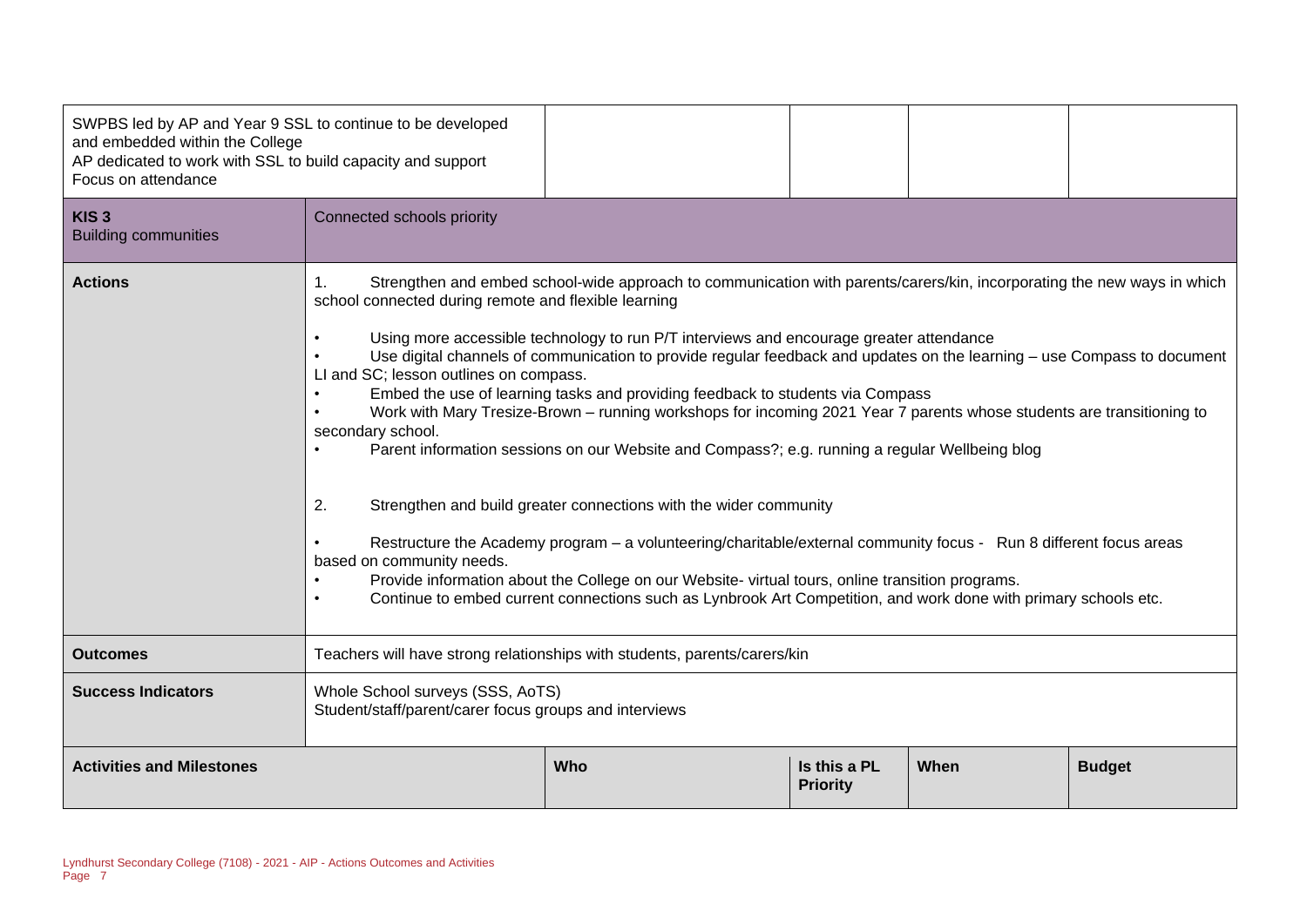| The proactive intervention team will create a Wellbeing blog to<br>support parents when working with their young students supporting<br>them in understanding them in developing their social and<br>emotional wellbeing<br>The proactive intervention team will run webinars for families on<br>raising a teenager; these will be done using a vitual conference<br>platform to provide greater avenue for parent participation.                                                                                                                                                                    | $\overline{\mathbf{z}}$ Allied Health<br>$\triangleright$ Education Support                                                                                        | $\Box$ PLP<br>Priority    | from:<br>Term 1<br>to:<br>Term 4 | \$0.00<br>Equity funding will<br>be used                       |
|------------------------------------------------------------------------------------------------------------------------------------------------------------------------------------------------------------------------------------------------------------------------------------------------------------------------------------------------------------------------------------------------------------------------------------------------------------------------------------------------------------------------------------------------------------------------------------------------------|--------------------------------------------------------------------------------------------------------------------------------------------------------------------|---------------------------|----------------------------------|----------------------------------------------------------------|
| Build on connections with families developed during remote<br>learning using Compass to enhance communications.<br>The T&L team will continue to develop staff capacity in entering LI<br>and SC onto compass with a brief outline of lessons which provide<br>more information for families<br>The T&L team will continue to support staff in placing Learning<br>Tasks on Compass and providing feedback on Compass.<br>The T&L team will work closely with families and staff re<br>Parent/Teacher conferences and the use of Webex or Microsoft<br>Teams do encourage more parent participation. | $\triangleright$ Assistant Principal<br>$\triangleright$ Leading Teacher(s)<br>$\triangleright$ Principal<br>$\triangleright$ Teaching and Learning<br>Coordinator | $\square$ PLP<br>Priority | from:<br>Term 1<br>to:<br>Term 4 | \$20,000.00<br>Equity funding will<br>be used                  |
| Develop a steering committee to oversee the Academy program<br>Identify key areas for community involvement for the Academy<br>program and develop the curriculum and focus areas.<br>Incorporate what it means to be a volunteer into each of the<br>Academy and the benefits of giving to your community<br>Identify organisations within our community and reach out to them<br>to be part of the Academy program<br>Community Engagement Officer to oversee community aspect of<br>the Academy program                                                                                           | $\triangleright$ Assistant Principal<br>$\triangleright$ Education Support<br>$\triangledown$ Teacher(s)<br>$\triangleright$ Teaching and Learning<br>Coordinator  | $\square$ PLP<br>Priority | from:<br>Term 1<br>to:<br>Term 1 | \$89,000.00<br>$\triangleright$ Equity funding will<br>be used |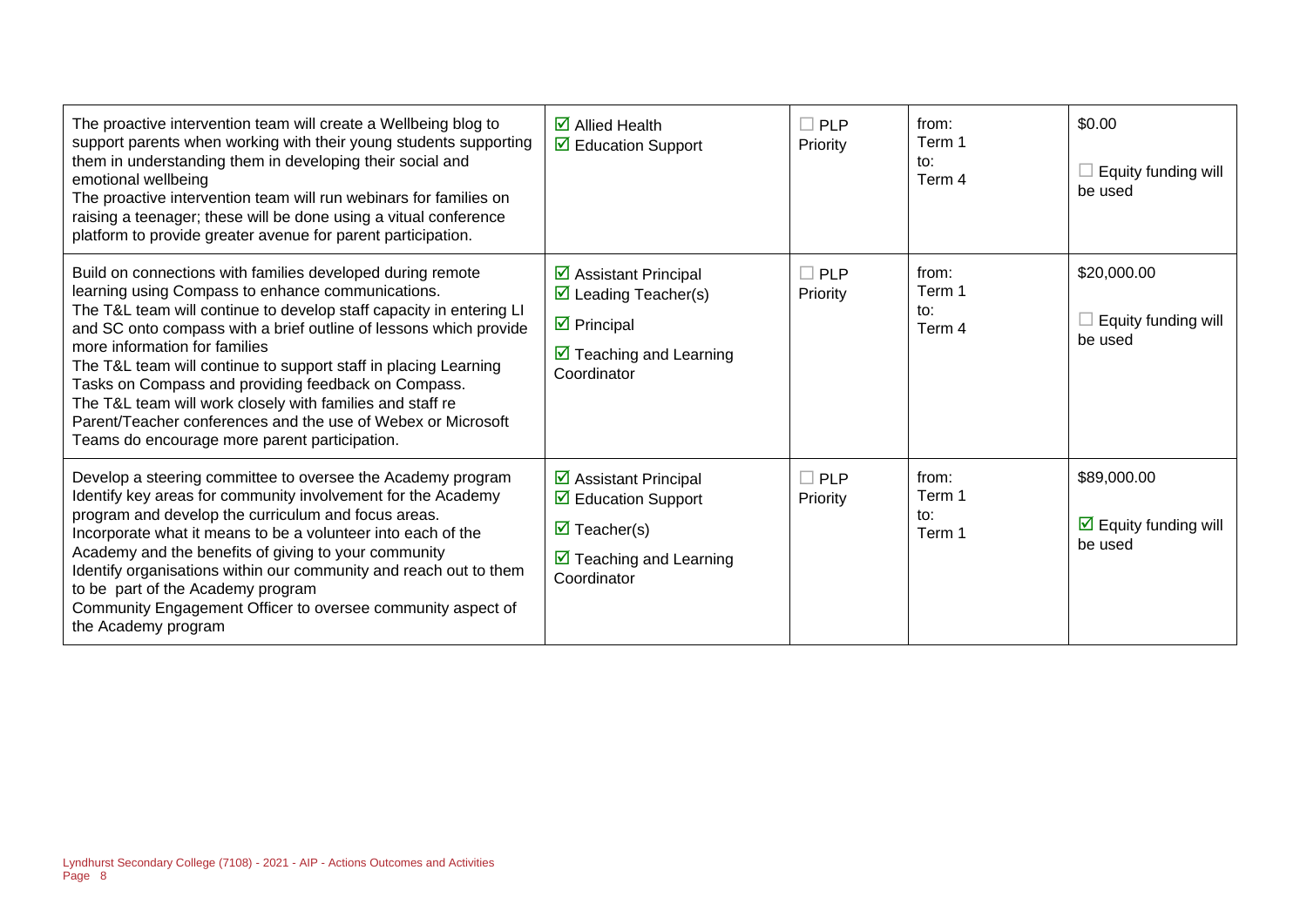### **Equity Funding Planner**

#### Equity Spending Totals

| Category                                                 | <b>Total proposed</b><br>budget (\$) | Spend $($)$    |
|----------------------------------------------------------|--------------------------------------|----------------|
| Equity funding associated with Activities and Milestones | \$1,052,001.00                       | \$1,052,001.00 |
| <b>Additional Equity funding</b>                         | \$0.00                               | \$0.00         |
| <b>Grand Total</b>                                       | $\frac{1}{2}$ \$1,052,001.00         | \$1,052,001.00 |

#### Activities and Milestones

| <b>Activities and Milestones</b>                                                                                                                                                                                                                                                                                                                                                                                                                                                                                                                                                                                                                                                                                                                                                                                  | <b>When</b>                      | Category                          | <b>Total proposed</b><br>budget $(\$)$ | Equity Spend (\$) |
|-------------------------------------------------------------------------------------------------------------------------------------------------------------------------------------------------------------------------------------------------------------------------------------------------------------------------------------------------------------------------------------------------------------------------------------------------------------------------------------------------------------------------------------------------------------------------------------------------------------------------------------------------------------------------------------------------------------------------------------------------------------------------------------------------------------------|----------------------------------|-----------------------------------|----------------------------------------|-------------------|
| All Maths and English teachers will meet at PLT as a<br>priority and engage in reflective practice, evaluate<br>and plan curriculum, assessments, lessons; where<br>possible teachers all KLA will have PLT<br>Teachers will use HITS to plan lessons and units<br>Teachers will consistently and explicitly implement the<br>school's instructional model<br>Teachers and support staff will have a consistent<br>understanding of core-curriculum priority areas<br>Literacy PL for all staff to<br>Appointment of a high ability leader to focus on our<br>ACE program and identify students across other<br>home groups to participate in the program. Provide<br>opportunities for our high ability students<br><b>Employment of a Numeracy Learning Specialist</b><br>Employ a literacy and a numeracy aide | from:<br>Term 1<br>to:<br>Term 4 | $\boxtimes$ School-based staffing | \$120,378.00                           | \$120,378.00      |
| Develop action plan for developing mentoring and<br>classroom observation                                                                                                                                                                                                                                                                                                                                                                                                                                                                                                                                                                                                                                                                                                                                         | from:<br>Term 2                  | $\boxtimes$ School-based staffing | \$307,196.00                           | \$307,196.00      |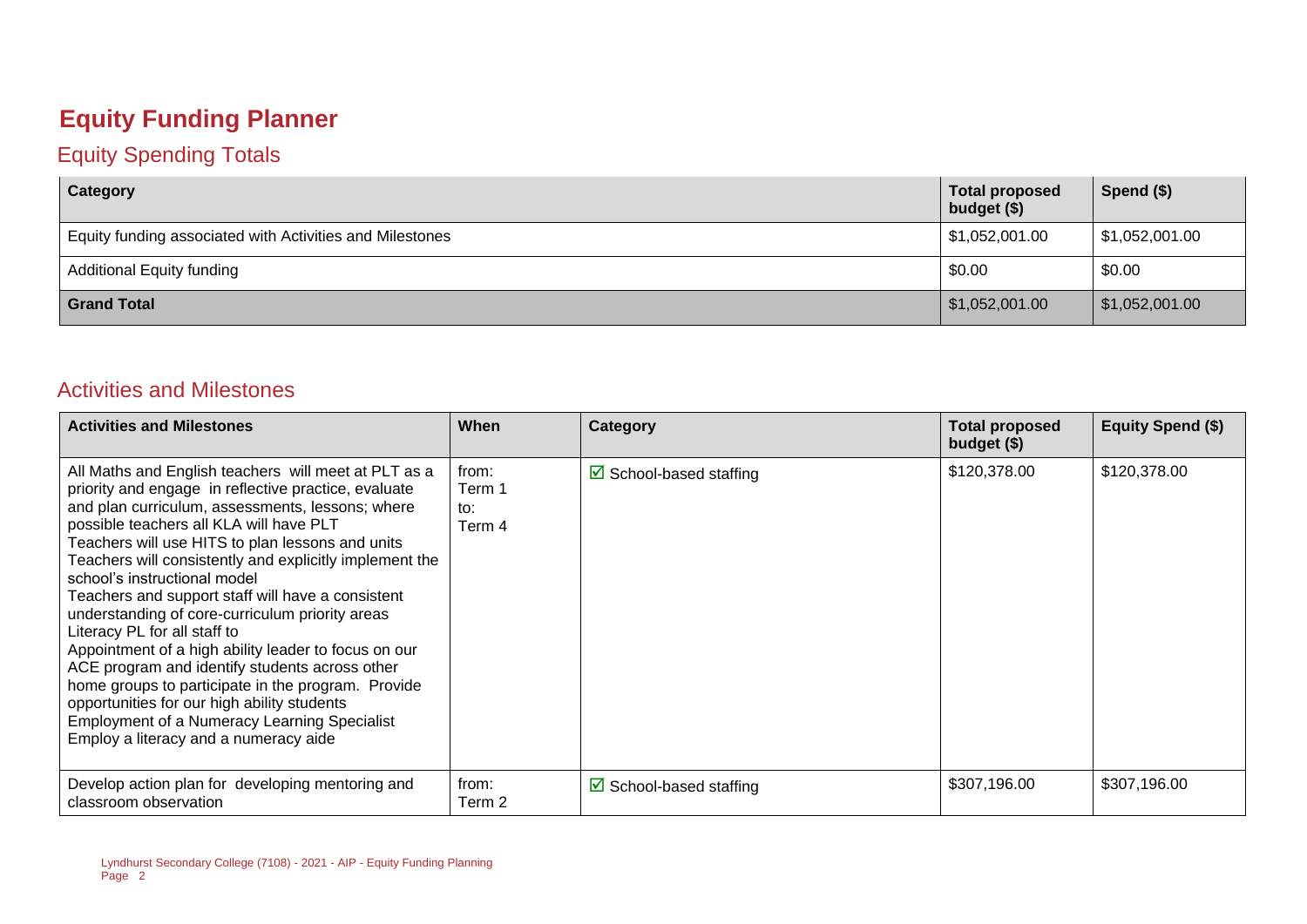| Establish processes/structures for collecting and<br>monitoring key data, with a particular focus on Year<br>12 VCE and VCAL<br>Dedicated AP for Senior School Improvement<br>Dedicated AP to improve T&L across the College with<br>a focus on consistency of practice and reviewing the<br>current instructional model.                                                                                                                                                                                                                                                                                                                                                                                                                | to:<br>Term 4                    |                                                                                                                                         |              |              |
|------------------------------------------------------------------------------------------------------------------------------------------------------------------------------------------------------------------------------------------------------------------------------------------------------------------------------------------------------------------------------------------------------------------------------------------------------------------------------------------------------------------------------------------------------------------------------------------------------------------------------------------------------------------------------------------------------------------------------------------|----------------------------------|-----------------------------------------------------------------------------------------------------------------------------------------|--------------|--------------|
| Establishment of a student proactive intervention<br>team<br>Staff wellbeing team focussing on happy healthy staff<br>Internal and external PL for staff<br>Student focus groups for feedback<br>Sessions run for cohorts of students for building<br>resilience and good mental health<br>Staff wellbeing to enage in PL and share key<br>learnings with staff                                                                                                                                                                                                                                                                                                                                                                          | from:<br>Term 1<br>to:<br>Term 4 | ☑ School-based staffing<br>$\boxed{\blacksquare}$ Teaching and learning programs and<br>resources                                       | \$210,764.00 | \$210,764.00 |
| Student engagement in wellbeing programs;<br>Documentation of referrals and communication<br>processes regarding monitoring and escalation of<br>wellbeing concerns<br>PL for staff on wellbeing processes and referrals as<br>well as mandatory requirements<br>Realign AP role to have a dedicated Wellbeign focus<br>with a review of the current structure<br>Dedicated meeting time for sharing strategies to<br>support individual students including differentiation of<br>work and pedagogy (Case Management meetings<br>weekly)<br>Documentation of key information to support the<br>teacher working with the students in the classroom on<br>Compass (Snapshots)<br>Run breakfast club and lunch club at least once a<br>week | from:<br>Term 1<br>to:<br>Term 4 | $\triangleright$ School-based staffing<br>$\triangledown$ Teaching and learning programs and<br>resources<br>$\boxdot$ Support services | \$324,663.00 | \$324,663.00 |
| Develop a steering committee to oversee the<br>Academy program<br>Identify key areas for community involvement for the                                                                                                                                                                                                                                                                                                                                                                                                                                                                                                                                                                                                                   | from:<br>Term 1                  | $\triangleright$ School-based staffing                                                                                                  | \$89,000.00  | \$89,000.00  |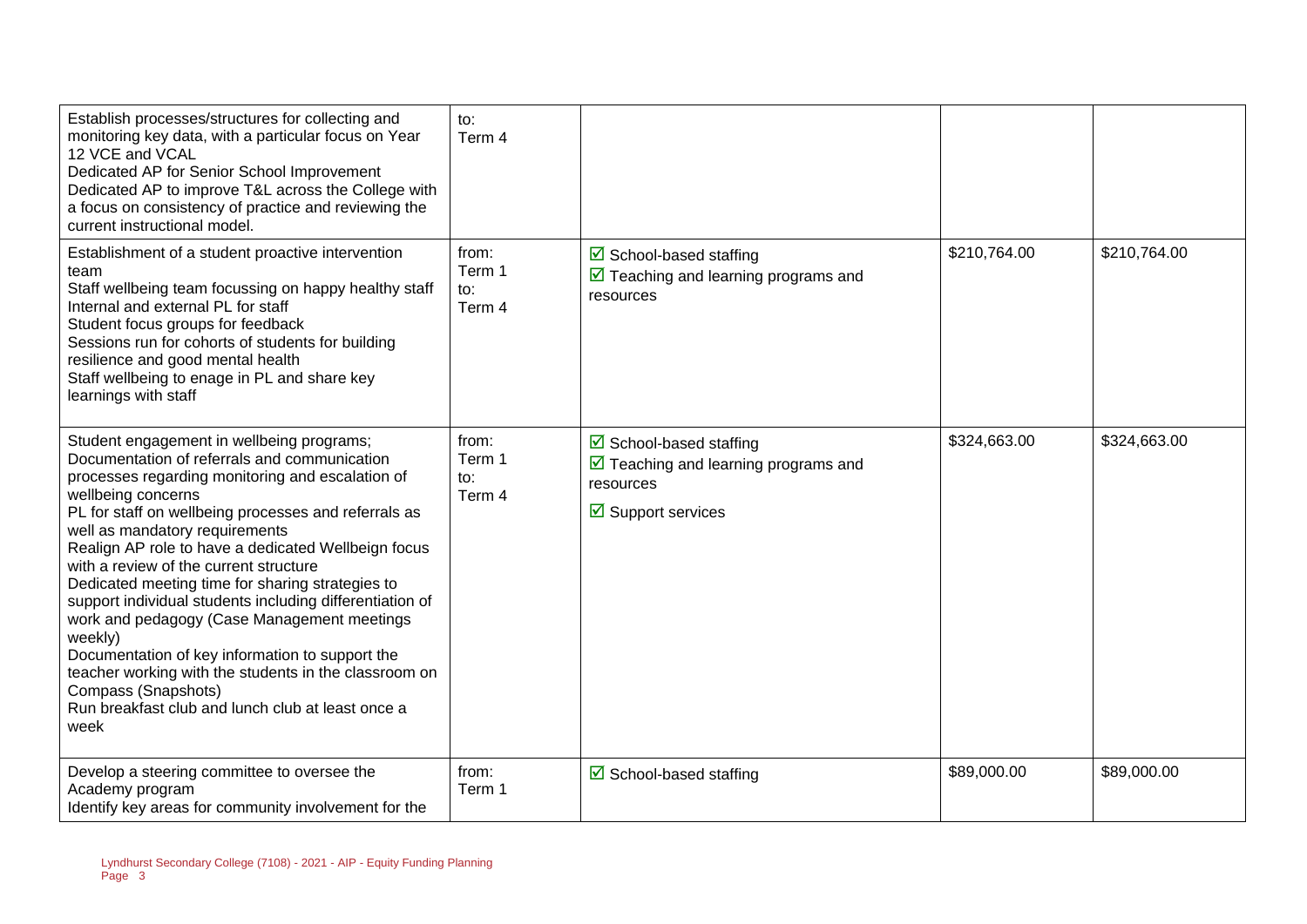| Academy program and develop the curriculum and<br>focus areas.<br>Incorporate what it means to be a volunteer into each<br>of the Academy and the benefits of giving to your<br>community<br>Identify organisations within our community and reach<br>out to them to be part of the Academy program<br>Community Engagement Officer to oversee<br>community aspect of the Academy program | to:<br>Term 1 | $\triangleright$ Teaching and learning programs and<br>resources |                |                |
|-------------------------------------------------------------------------------------------------------------------------------------------------------------------------------------------------------------------------------------------------------------------------------------------------------------------------------------------------------------------------------------------|---------------|------------------------------------------------------------------|----------------|----------------|
| <b>Totals</b>                                                                                                                                                                                                                                                                                                                                                                             |               |                                                                  | \$1,052,001.00 | \$1,052,001.00 |

#### Additional Equity spend

| Outline here any additional Equity spend for 2021 | When | Category | Total proposed<br>budget (\$) | <b>Equity Spend (\$)</b> |
|---------------------------------------------------|------|----------|-------------------------------|--------------------------|
| <b>Totals</b>                                     |      |          | \$0.00                        | \$0.00                   |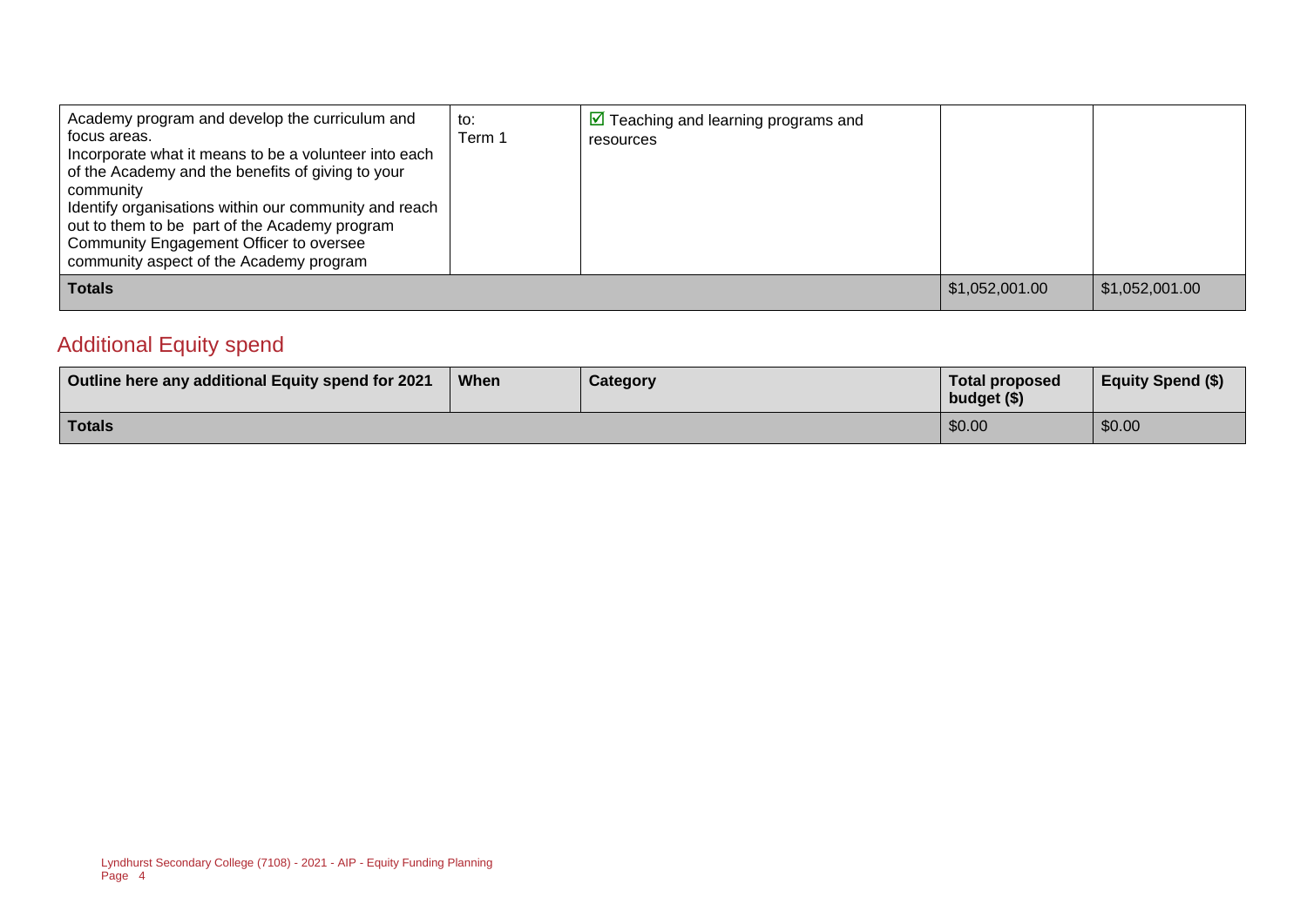## **Professional Learning and Development Plan**

| <b>Professional Learning</b><br><b>Priority</b>                                                                                                                                                                                                                                                                                                                                                                                                               | <b>Who</b>                                                                                                                                                                                        | When                             | <b>Key Professional Learning</b><br><b>Strategies</b>                                                              | <b>Organisational Structure</b>                                              | <b>Expertise Accessed</b>                                                                                                                                                                                                      | Where                           |
|---------------------------------------------------------------------------------------------------------------------------------------------------------------------------------------------------------------------------------------------------------------------------------------------------------------------------------------------------------------------------------------------------------------------------------------------------------------|---------------------------------------------------------------------------------------------------------------------------------------------------------------------------------------------------|----------------------------------|--------------------------------------------------------------------------------------------------------------------|------------------------------------------------------------------------------|--------------------------------------------------------------------------------------------------------------------------------------------------------------------------------------------------------------------------------|---------------------------------|
| Introduce professional<br>learning for the tutors<br>Employ Tutors to support the<br>tutoring initiative- a mix of ES<br>and Teaching staff<br>Develop ans implement the<br>tutorial program<br>Teachers and leaders will<br>identify the students to be<br>targetted as parf of the<br><b>Tuorial initiative</b><br>Employ an English Examiner<br>as a tutor to support our Year<br>12 students with English<br>IEPs for students involved in<br>the program | $\triangledown$ Assistant<br>Principal<br>$\boxtimes$ Education<br>Support<br>$\boxtimes$ Learning<br>Specialist(s)<br>$\triangleright$ Principal<br>$\triangledown$ Teacher(s)                   | from:<br>Term 1<br>to:<br>Term 4 | $\boxtimes$ Planning<br>$\overline{\mathbf{y}}$ Preparation                                                        | $\triangleright$ Timetabled Planning<br>Day                                  | $\overline{\mathbf{d}}$ Internal staff<br>$\overline{\mathbf{y}}$ Literacy Leaders<br>$\triangledown$ Numeracy leader                                                                                                          | $\overline{\mathsf{M}}$ On-site |
| All Maths and English<br>teachers will meet at PLT as<br>a priority and engage in<br>reflective practice, evaluate<br>and plan curriculum,<br>assessments, lessons; where<br>possible teachers all KLA will<br>have PLT<br>Teachers will use HITS to<br>plan lessons and units<br>Teachers will consistently<br>and explicitly implement the<br>school's instructional model                                                                                  | $\overline{\mathbf{M}}$ Assistant<br>Principal<br>$\triangledown$ Literacy<br>Leader<br>$\overline{\mathsf{M}}$ Numeracy<br>Leader<br>$\overline{M}$ PLT<br>Leaders<br>$\triangledown$ Teacher(s) | from:<br>Term 1<br>to:<br>Term 4 | $\boxtimes$ Planning<br>$\boxtimes$ Moderated assessment<br>of student learning<br>$\boxtimes$ Formalised PLC/PLTs | ☑ Whole School Pupil<br>Free Day<br>$\boxtimes$ Professional Practice<br>Day | $\overline{\mathbf{z}}$ Internal staff<br>☑ Learning Specialist<br>$\overline{\mathbf{y}}$ Literacy Leaders<br>$\overline{\mathbf{M}}$ High Impact<br><b>Teaching Strategies</b><br>(HITS)<br>$\triangleright$ Numeracy leader | $\overline{\Box}$ On-site       |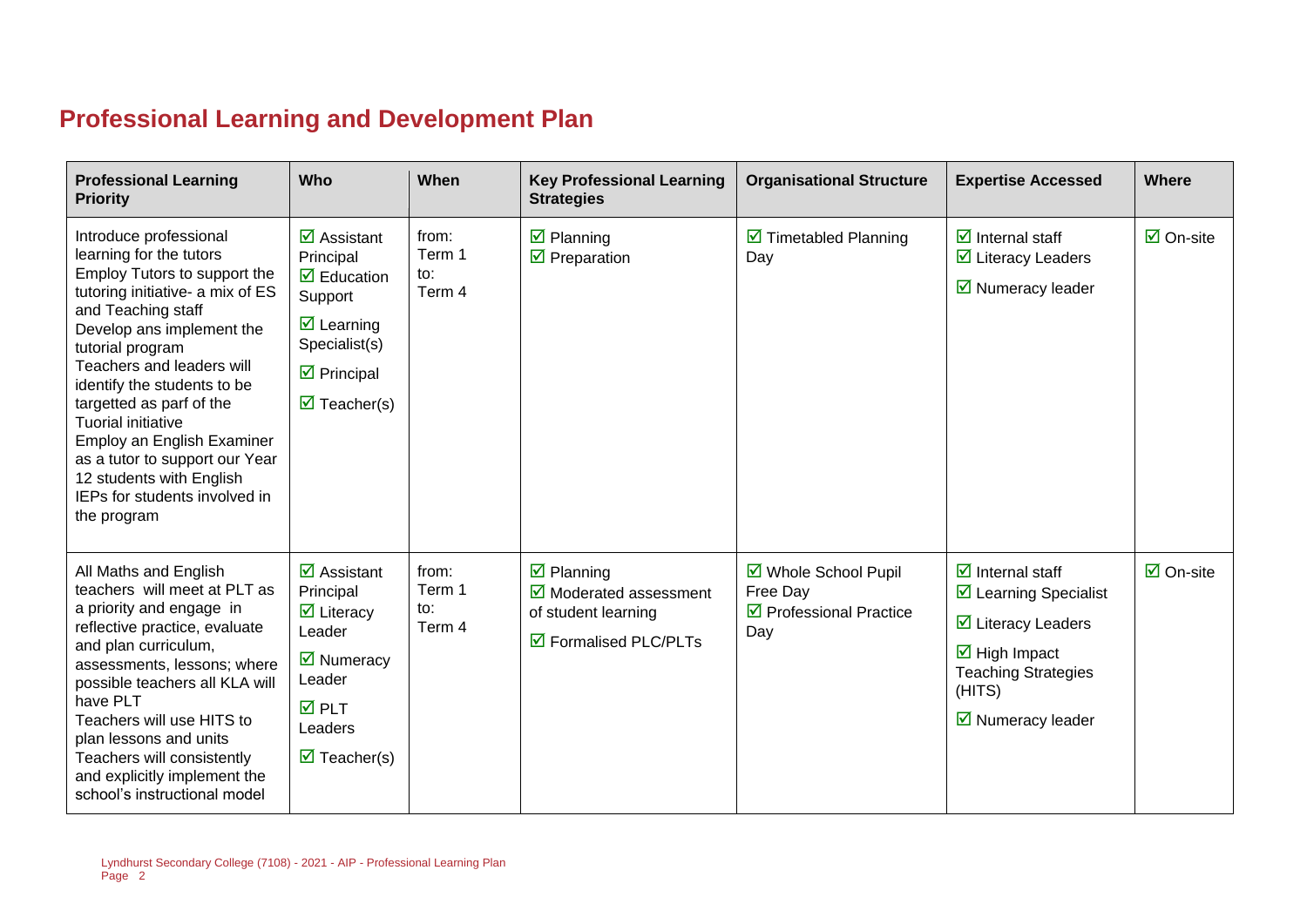| Teachers and support staff<br>will have a consistent<br>understanding of core-<br>curriculum priority areas<br>Literacy PL for all staff to<br>Appointment of a high ability<br>leader to focus on our ACE<br>program and identify students<br>across other home groups to<br>participate in the program.<br>Provide opportunities for our<br>high ability students<br><b>Employment of a Numeracy</b><br><b>Learning Specialist</b><br>Employ a literacy and a<br>numeracy aide |                                                                                                                    |                                  |                                                                                                                                         |                                                                                                                                       |                                                                                                                       |                                 |
|----------------------------------------------------------------------------------------------------------------------------------------------------------------------------------------------------------------------------------------------------------------------------------------------------------------------------------------------------------------------------------------------------------------------------------------------------------------------------------|--------------------------------------------------------------------------------------------------------------------|----------------------------------|-----------------------------------------------------------------------------------------------------------------------------------------|---------------------------------------------------------------------------------------------------------------------------------------|-----------------------------------------------------------------------------------------------------------------------|---------------------------------|
| Develop action plan for<br>developing mentoring and<br>classroom observation<br>Establish<br>processes/structures for<br>collecting and monitoring key<br>data, with a particular focus<br>on Year 12 VCE and VCAL<br>Dedicated AP for Senior<br>School Improvement<br>Dedicated AP to improve T&L<br>across the College with a<br>focus on consistency of<br>practice and reviewing the<br>current instructional model.                                                         | $\overline{\mathbf{M}}$ Assistant<br>Principal<br>$\triangleright$ Principal<br>$\overline{\mathbf{M}}$ Teacher(s) | from:<br>Term 2<br>to:<br>Term 4 | $\boxtimes$ Planning<br>$\overline{\mathbf{y}}$ Preparation<br>$\triangledown$ Peer observation<br>including feedback and<br>reflection | ☑ Whole School Pupil<br>Free Day<br>$\triangledown$ Professional Practice<br>Day<br>☑ Timetabled Planning<br>Day<br>☑ PLC/PLT Meeting | $\overline{\mathbf{M}}$ Internal staff<br>$\overline{\mathbf{y}}$ High Impact<br><b>Teaching Strategies</b><br>(HITS) | $\overline{\mathsf{M}}$ On-site |
| Establishment of a student<br>proactive intervention team<br>Staff wellbeing team                                                                                                                                                                                                                                                                                                                                                                                                | $\overline{\mathbf{z}}$ Allied<br>Health<br>$\triangledown$ Principal                                              | from:<br>Term 1                  | $\boxtimes$ Planning<br>$\overline{\mathbf{y}}$ Preparation                                                                             | $\overline{\mathbf{M}}$ Timetabled Planning<br>Day                                                                                    | $\overline{\mathbf{z}}$ Internal staff                                                                                | $\overline{\mathsf{M}}$ On-site |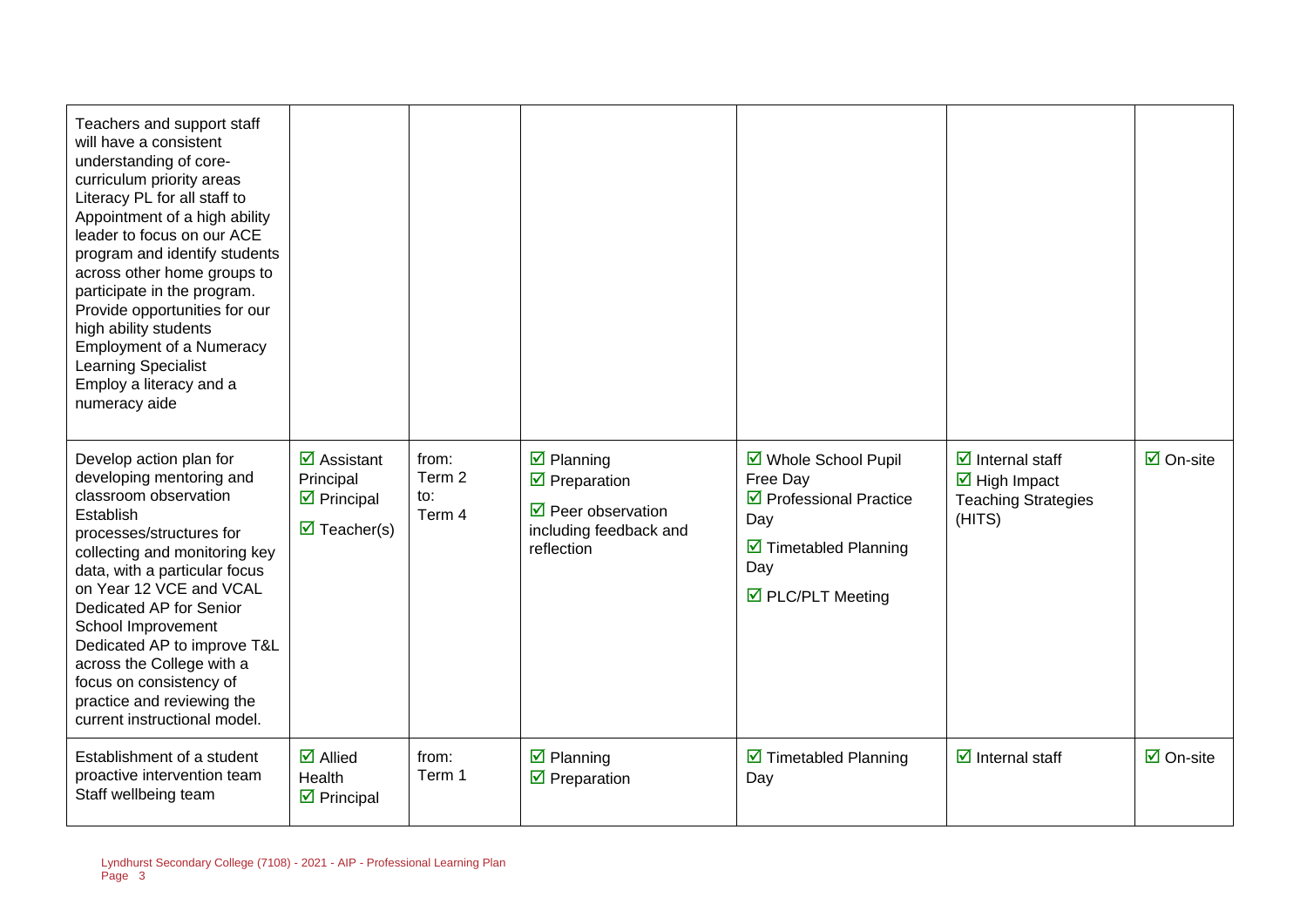| focussing on happy healthy<br>staff<br>Internal and external PL for<br>staff<br>Student focus groups for<br>feedback<br>Sessions run for cohorts of<br>students for building<br>resilience and good mental<br>health<br>Staff wellbeing to enage in PL<br>and share key learnings with<br>staff                                                                                                                                                                                                                                                                        | $\overline{\mathbf{z}}$ Student<br>Leadership<br>Coordinator                                                                                                | to:<br>Term 4                    | $\boxtimes$ Student voice, including<br>input and feedback                                                        |                                                                                                                                      |                                        |                                 |
|------------------------------------------------------------------------------------------------------------------------------------------------------------------------------------------------------------------------------------------------------------------------------------------------------------------------------------------------------------------------------------------------------------------------------------------------------------------------------------------------------------------------------------------------------------------------|-------------------------------------------------------------------------------------------------------------------------------------------------------------|----------------------------------|-------------------------------------------------------------------------------------------------------------------|--------------------------------------------------------------------------------------------------------------------------------------|----------------------------------------|---------------------------------|
| Student engagement in<br>wellbeing programs;<br>Documentation of referrals<br>and communication<br>processes regarding<br>monitoring and escalation of<br>wellbeing concerns<br>PL for staff on wellbeing<br>processes and referrals as<br>well as mandatory<br>requirements<br>Realign AP role to have a<br>dedicated Wellbeign focus<br>with a review of the current<br>structure<br>Dedicated meeting time for<br>sharing strategies to support<br>individual students including<br>differentiation of work and<br>pedagogy (Case<br>Management meetings<br>weekly) | $\overline{\mathbf{z}}$ Assistant<br>Principal<br>$\overline{\mathbf{z}}$ Student<br><b>Wellbeing Co-</b><br>ordinator<br>$\triangledown$ Wellbeing<br>Team | from:<br>Term 1<br>to:<br>Term 4 | $\boxtimes$ Planning<br>$\triangledown$ Preparation<br>$\boxtimes$ Student voice, including<br>input and feedback | ☑ Formal School Meeting /<br><b>Internal Professional</b><br><b>Learning Sessions</b><br>$\triangleright$ Timetabled Planning<br>Day | $\overline{\mathbf{y}}$ Internal staff | $\overline{\mathsf{M}}$ On-site |